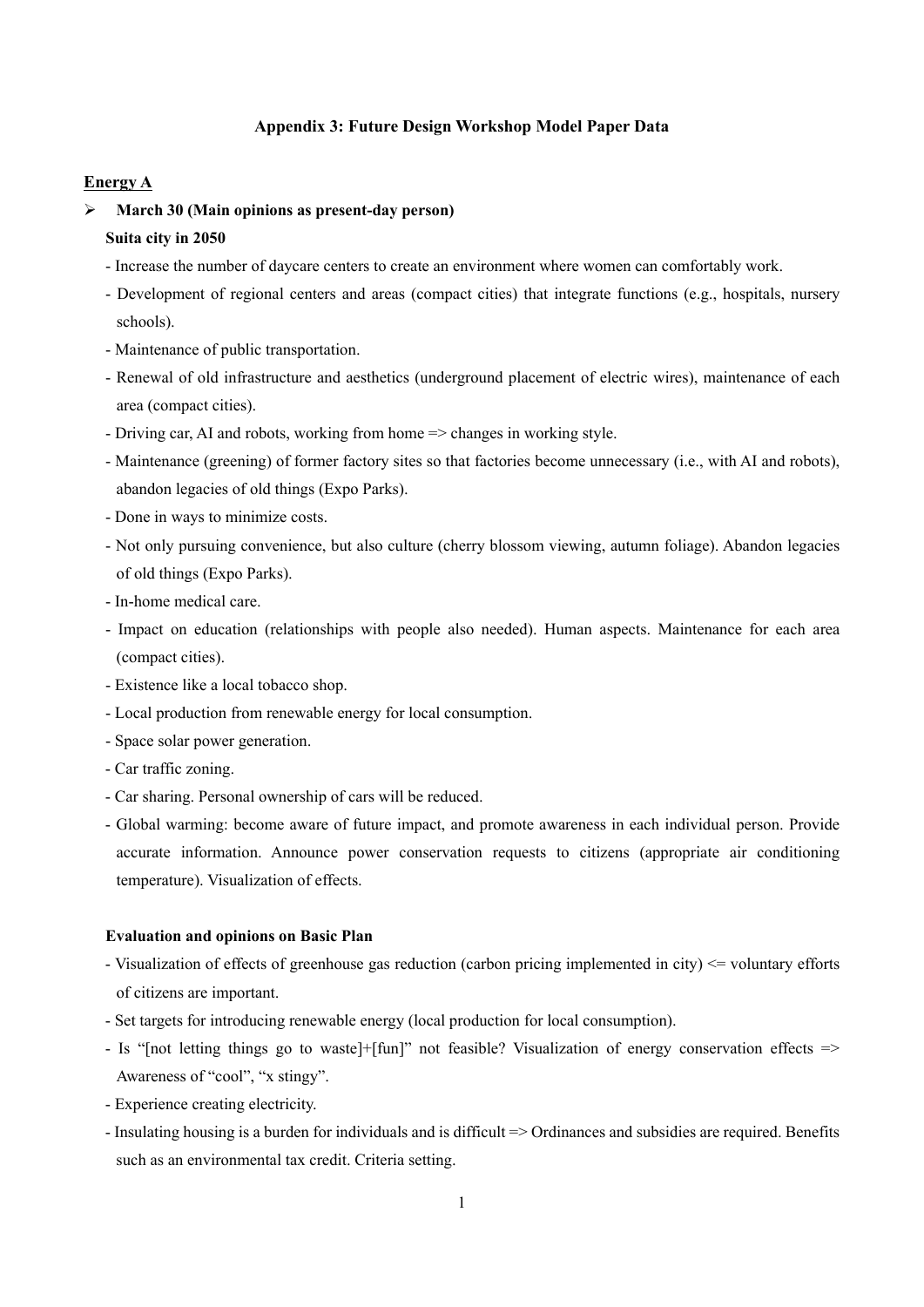- Is promotion of lifestyle changes a prerequisite?
- What is a "co-benefit"?
- Voluntary efforts of citizens are important.
- Economic incentives.
- Not only local production for local consumption but wide-area collaboration.
- -"City initiatives"
- Does the awareness of "not letting things go to waste" decrease when energy conservation
- (education is necessary) is introduced (becomes like water).
- How to increase the value of energy-conservation lifestyle.
- Experience of planned power outage => raise awareness of power conservation.
- City that is resilient to water, gas, and power outages due to disasters such as the Nankai Trough earthquake. => Greater sense of crisis than "global warming". Becomes a "personal matter". Needed alongside "fun".
- Preparation of disaster prevention goods.
- Does Suita city not aimed for RE100? Only businesses?
- Planning a fun event that does not require electricity (de-electrification, de-carbonization)."

#### **April 13 (Main opinions as future person)**

### **Comments on past policies**

- I thought it would be troublesome to sort, but thinking back, I'm glad I did it.
- It doesn't work if there are people who think it's someone else's problem. Some people don't follow the rules. Changing people's awareness is necessary.  $\Rightarrow$  It would have been nice if those kinds of measures and fines existed.
- I am grateful for the free waste collection. There is no fee for oversize waste. This is thanks to the maintenance of the recycling center. Is it the shadow effect of making the waste bags transparent?  $\Rightarrow$  I want to know the reasons for reducing the amount of waste. I would like an analysis.
- Is the ""classification of 5 types"" ambiguous? Invisible costs. Easy, make stricter. Garbage increases and someone bears the burden. Needs ""pain".
- Sorting has not progressed since 1992. Other cities are more advanced. Moriguchi City is strict (paper). If the sorting is strictly different, it will not be collected.  $\leq$  Is this due to the fact that the performance of the disposal site in Suita city is good?
- Plastic shopping bag reduction measures should have been implemented earlier => Put a poster inside the supermarket. You can receive tissues from Kansai supermarkets when recycling. There are places where supermarket points are attached.
- If you can't see why you're doing it, it won't take root.

### **Social situation of Suita city in 2050**

- Richness of the mind (diversification of values/self-actualization) is more important (like in Northern Europe in 2020).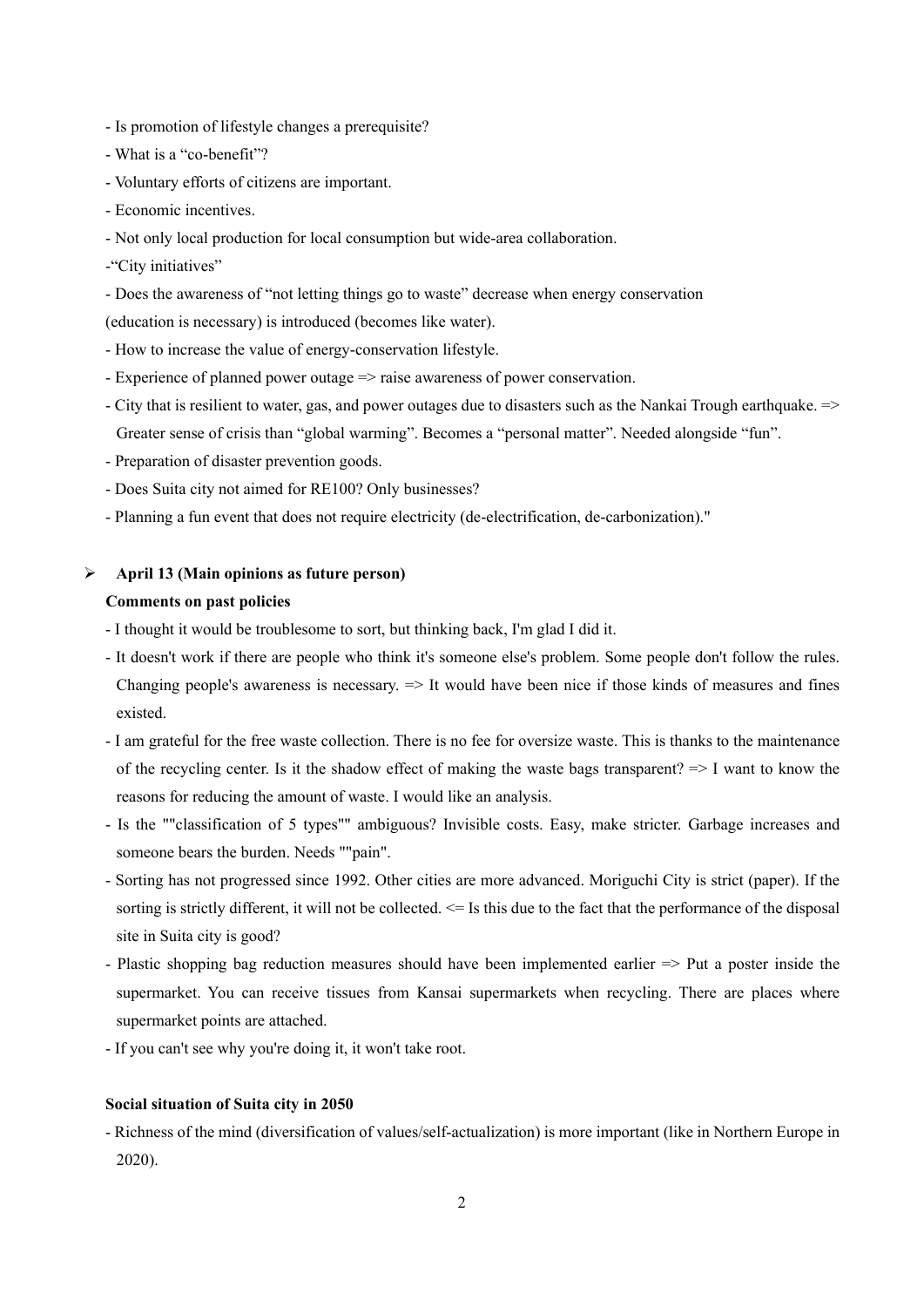- Robots are active in various fields => People are not working => Human work is reduced => Doing things that people cannot do (due to old age, etc.).
- Self-sufficiency. The work of young people is also reduced => Work at home => Take good care of family.
- Jobs for managing robots.
- IT-related work.
- Fewer opportunities to meet people.
- What the job of Kuroo? => Work that impresses people. => Taxis (coordinator).
- Doctor, medical researcher. Treat with IPS cells, etc.
- No need for money (Bartering. "Likes". Experiences)
- Exchange of people across national borders.
- Typhoon power generation, typhoon course change => Natural disaster energy <= Use of seismic energy.
- Aerial transportation network => Railroads and roads will decrease => Greening.
- Same living experience anywhere due to the development of transportation and communication.
- Measures are needed to have people live in Suita city <= What does it mean to live in Suita city? Shirahama is popular.
- New things do not increase. Nothing left behind <= Digitization.

- Increased surplus land, so wind power and solar power generation increase.  $\Rightarrow$  City energy self-sufficiency  $\Rightarrow$ electricity bill goes down  $\Rightarrow$  electricity bill is zero.  $\Rightarrow$  Energy conservation unnecessary  $\Rightarrow$  Electric vehicles.
- Stores not open at night. Energy conservation of equipment => Energy consumption is reduced <= Water supply and wasteful water use are reduced <= Since maintenance of water pipes is required, the water bill will increase  $\leq$  Rainwater used.
- Food.
- PV panel alloy-free.
- Development of communication and transportation => Buy only the amount of ingredients needed => Reduce garbage <= Materials that naturally return to the soil.
- Cooking automation.
- Generalization of agriculture under solar panels.
- Disposal site that can dispose of any garbage => Energy and resource recovery.
- Elderly people who cannot keep up with IT still remain.
- Disparities continue to increase.
- Benefits for living in Suita City. Event planning => Receive "Likes".
- Universities and research institutes.

- High goals for renewable energy.
- Power grid maintenance.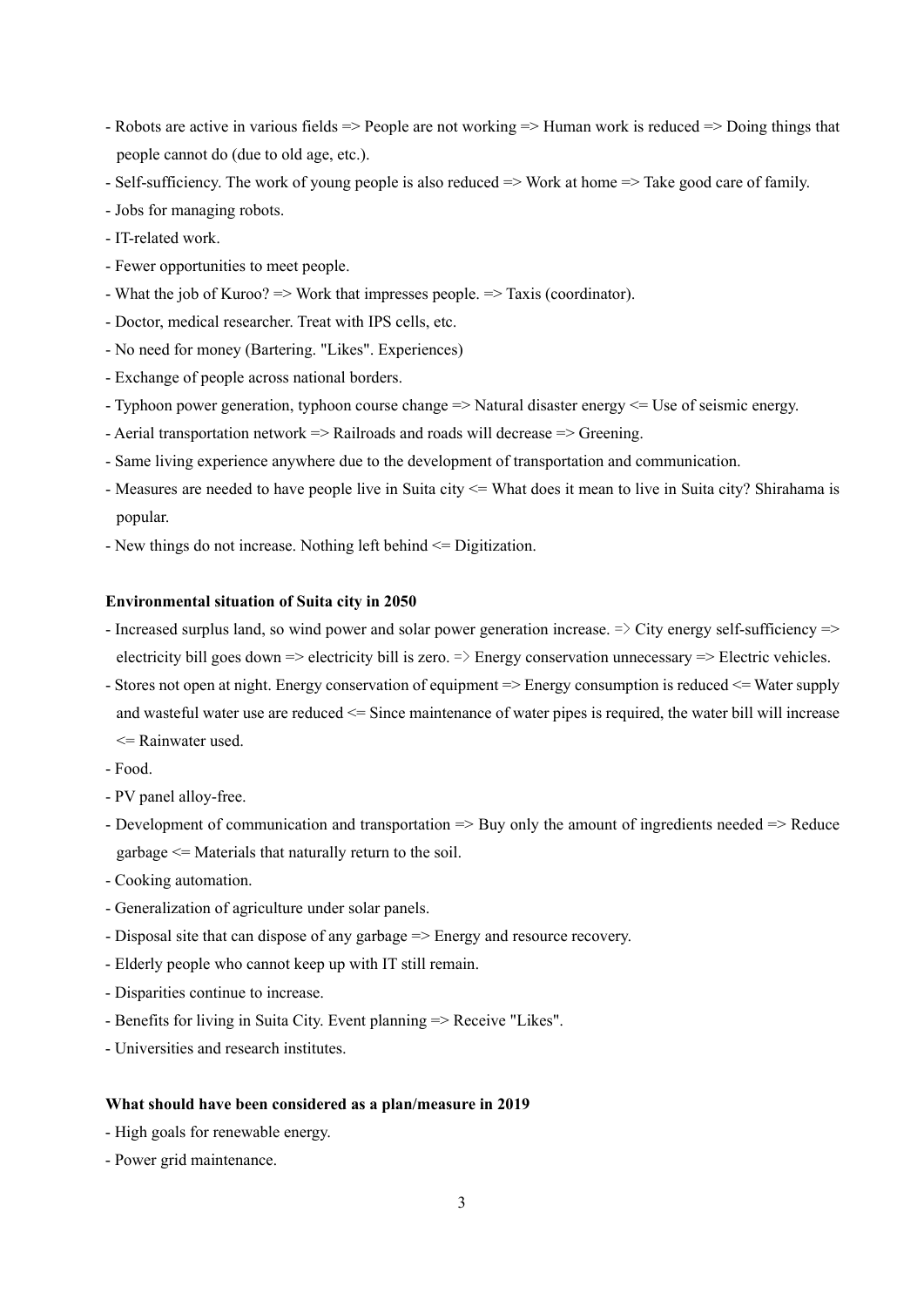- Environmental policies that attract people <= Insulated house (live in 30-year homes as is) <= Landscape (sense of unity), Exterior walls, lighting...
- Citizen participation in environmental town development fund.
- Environmental event will be held at the Suita City Expo Park to coincide with the 2025 Osaka Expo.
- Not leaving the elderly behind. IT training event (there are many people who cannot master the use of smartphones in  $2019$  => Eliminate disparities.
- It took time to achieve 100% recycling of waste. Verification and analysis were necessary.
- How to get others convinced (dissemination => homepage, video that you want to see. Event), feedback of the result of the measure.
- Education in elementary and junior high schools => Eliminate disparities.
- Senior environmental university (there was a 2000 version).
- Drainage system that can handle sudden heavy rains (crisis management).
- Election system (volunteer-type).
- Allocation and balance with the budget for 2019.
- Set a budget frame for the future.
- Incentives: name appears as credit for event when participating in operation. PV introduction assistance.
- Declining birthrate => Consolidation of elementary and junior high schools => Longer commuting distance.
- Child (junior high school) entrepreneurship <= Creating a system to support elderly people.
- Create a budget for the future that is not short-sighted (about 5%?). Have the citizens understand.

- Tax.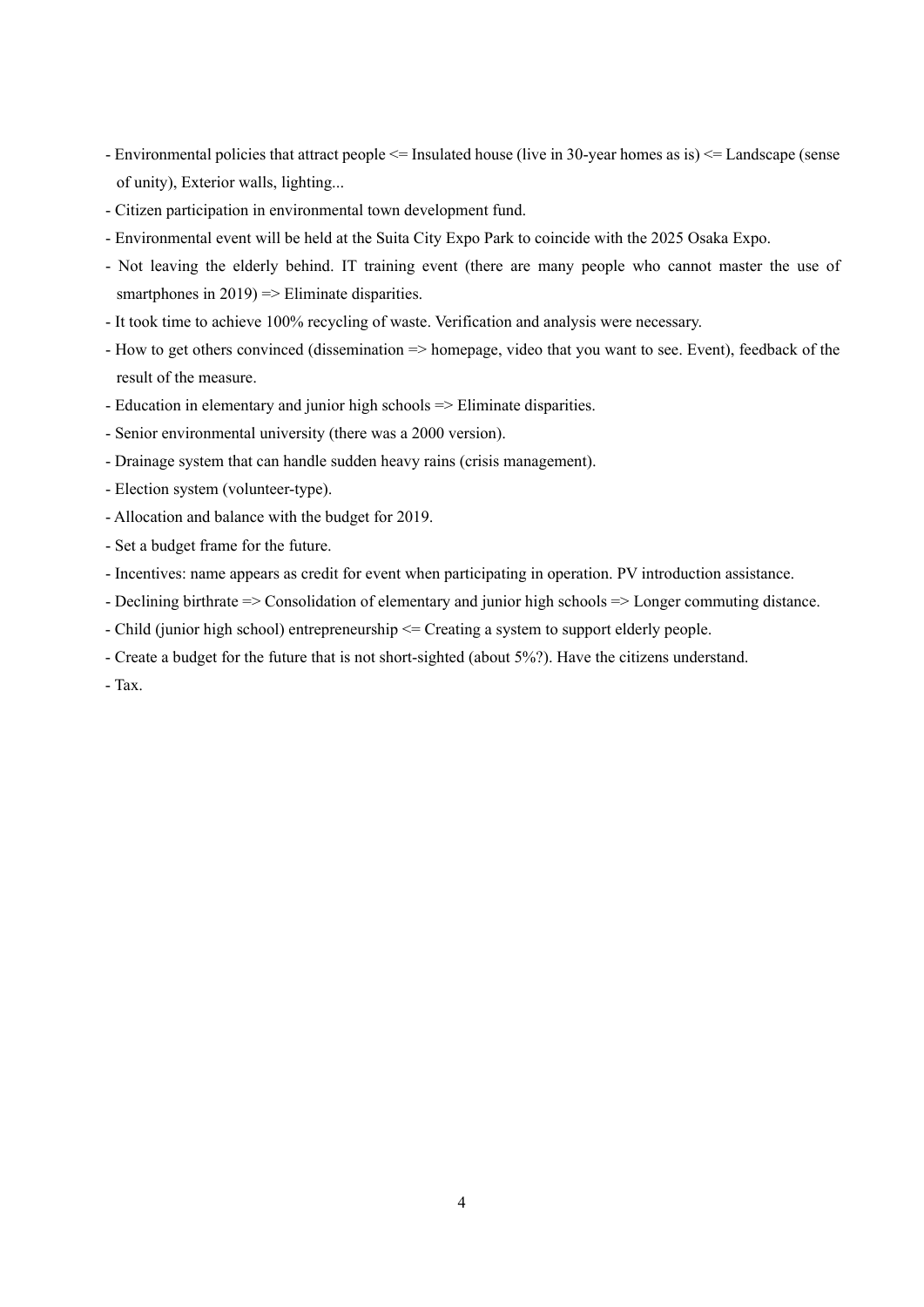### **Energy B**

# **March 30 (Main opinions as present-day person) Suita city in 2050**

- Urban industry: Sharing (cars, inns). Companies are trying to reduce the amount of waste by stopping overpackaging  $\leq$  Corporate culture. Change from the current situation  $\Rightarrow$  Collaboration between industry, government, academia, and citizens. Wide sidewalks => Infrastructure development. Increased use of public transportation. Review of bus use (course, time, route). Regeneration of existing residential areas (increased vacant houses) => Increase greenery. Use.
- Currently, the number of elementary school students is increasing. Review the population distribution.
- Planned bus operation linked to the structure of city => Regenerated energy bus, electric bus, hybrid, CO2 reduction  $\Rightarrow$  Small shared microbus, network bus  $\leftrightarrow$  Drop-off, electric bike.
- Measures against summer heat => Innovations to increase greenery such as rooftop greening.
- Creating a city that is worth the financial resources. What is "Suita"-ness?
- Use of converted heat energy.
- Suita as an area for employment in a society with declining population.
- Energy production in the vicinity. Local production for local consumption.

### **Evaluation and opinions on Basic Plan**

- Get to know Suita at night at the Moonlight Concert => Experience for children. Coolness ↔ Hot air from the outdoor unit of an apartment.
- Activities to change (diversify) values from tangible to intangible "things" are important.
- Change your lifestyle (home, education) => Live at room temperature of 30 ℃.
- Childhood (meaningful, not stingy) => Education that values sharing, recycling, and things.
- Environmental town development fund 80 million yen => target 200 million yen. Efforts to eliminate waste in energy-conservation activities by each person. Renewable energy. Solar power generation even in condominiums. Condominiums built from now utilize solar power generation.
- Carrot and stick approach. Tax in Suita city (electricity). A Suita where people would want to live even with obligations => Solar power generation or rooftop greening is mandatory for condominiums. Providing energyconservation information and seminars to SMEs.
- Innovations to change the consciousness of adults. Difficult => Is it possible to give benefits? Special points. Refer to the information on the good and the bad aspects of each country.
- Education. Local production for local consumption of energy. Store electricity at home.
- Burn waste => Residue, block. Connected with Ibaraki city. In Hokusetsu.

### **April 13 (Main opinions as future person)**

### **Comments on past policies**

- It was good to sort into 5 types. I thought it was properly sorted now. Opportunity for that.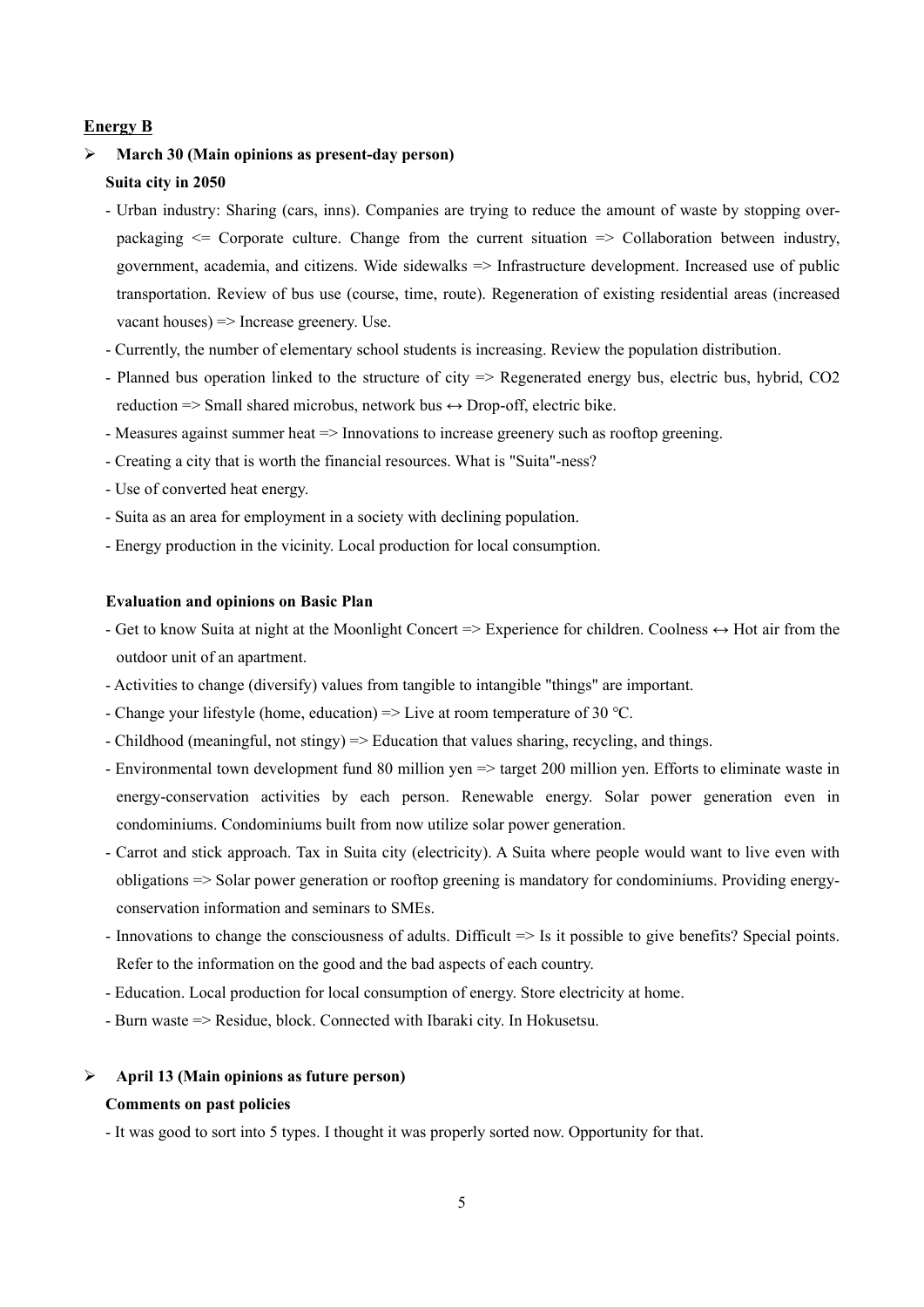- In Ibaraki city, elementary schools collect milk cartons. Children can keep in mind the importance of resource recycling.
- I'm glad that the amount of waste is clearly reduced.
- I think that it is good because what we have now is the result of efforts from the past.
- Recycling methods such as tray collection. Burning waste is put in the tray => I would like the city to give an easy-to-understand explanation about the reuse of trays.
- I think that the elementary schools are gathering very good ideas.
- Did the visualization reduce the amount of resources used? Was this all right (not quantification)?
- It is very good that proper collection is done for free (while reducing the amount of sorting by visualization).
- It is not good to charge. I think that the amount of waste will increase just because you are paying.

### **Social situation of Suita city in 2050**

- Shopping is no longer necessary. Distributed in the delivery box. It became convenient.

- It was difficult because it was crowded with cars, but the roads are now wide and comfortable.
- The number of people with cars has decreased. Now it's all electric vehicles. I still drive a car.
- Driver's licenses are an old concept now. Currently, autonomous driving is the mainstream.
- I'm having a hard time because I can't speak a foreign language (English), but the air is clean and nice. Gateball should be incorporated into e-sports.
- The space industry is really blooming right now.
- I used to grow vegetables outside in the soil, but now I grow most of them indoors. There used to be bees, but now there are few, so honey is very expensive.
- Now, artificial foods are also safe.
- We eat insects now. Old people don't eat it. You can't really eat much produce from flour now.

### **Environmental situation of Suita city in 2050**

- Electricity is mainly private power generation (solar power generation and waste power generation).
- There is a shortage of water due to hydrogen power generation, etc., and the water bill is high.
- Water sources have been acquired by foreign companies and there is a shortage of water. A big mistake. A big mistake that has resulted in water shortages.
- Suita's ponds are also cleaner than they used to be.
- I think it would be good to use the excess green as a resource. Regeneration with forestry?
- You should plant trees in vacant lands to get timber.
- Somei Yoshino cherry trees have decreased sharply due to non-indigenous longhorn beetles, so we want to restore them.
- Energy can be self-sufficient at home, but business establishments (company offices) still rely on external sources, so we must be able to be more self-sufficient, up to 80%.
- Photosynthesis and solar power generation by using the wall surface of the building without reusing thermal energy in the manufacturing process (company offices). Reduced energy use in office buildings. Still an issue.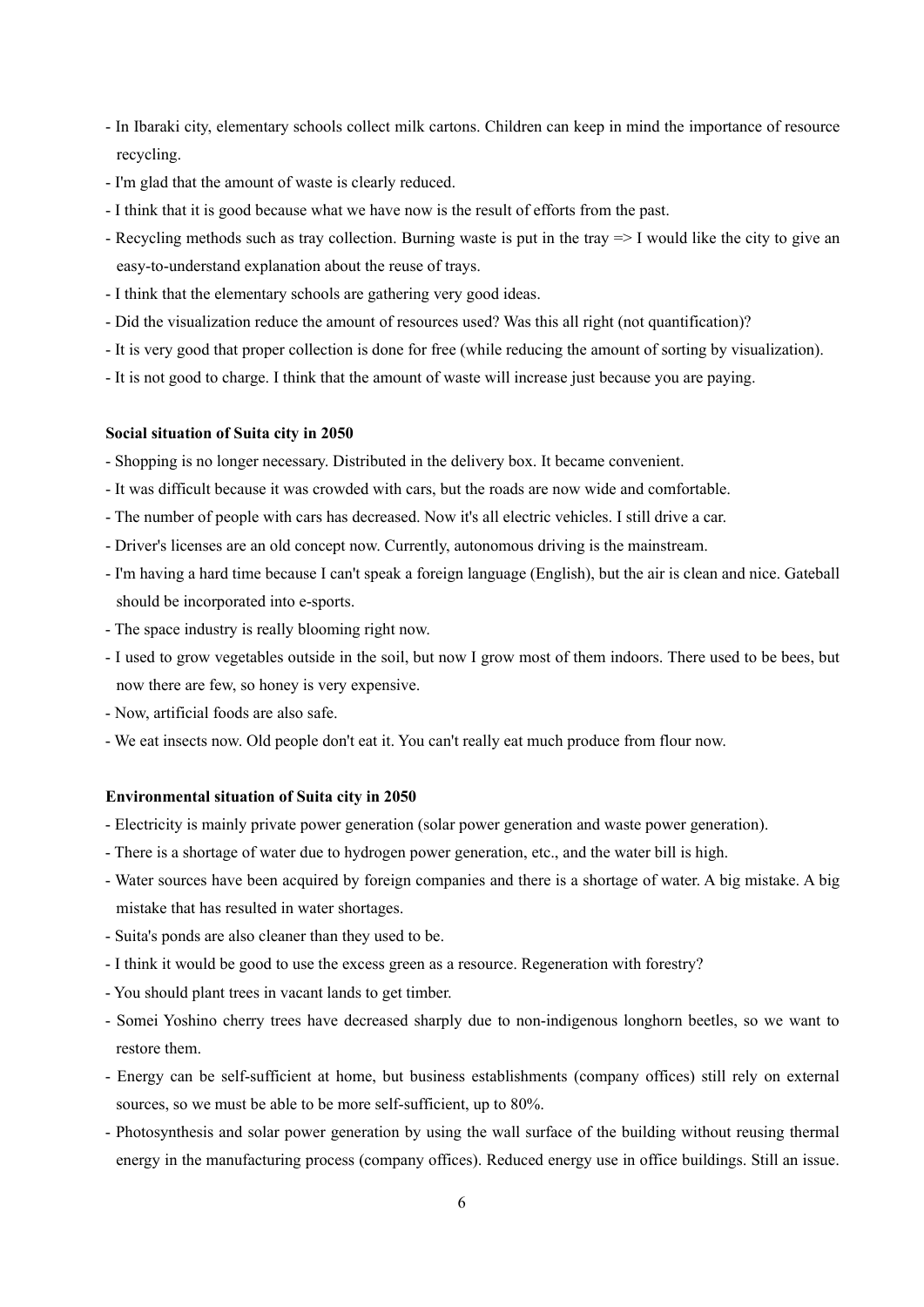It would be good if the surplus electricity at home could be used in the office building. We should cooperate more. I think that the number of office buildings themselves has decreased because the number of people working from home has increased. So I'm not so worried for the future. The way companies should be is also changing. Isn't it okay to be small-scale?

- It has become less safe, but I don't go out as much, so I'm not too worried. China has become the world's leading power. Chinese language is widely used.
- Waste has been used for energy, and it's almost as though there's not enough waste. Regarding energy, I wonder if there is any problem anymore. Garbage and excrement are also independently used as energy at private homes.
- I don't need a doctor that much anymore.
- I'm glad that nuclear power generation is gone.
- I'm worried about an earthquake, now that everything else has gone so smoothly.
- Exercise menu (e.g., outpatient exercise) is shown.
- Electricity is privately generated, so I don't think much about it.
- I have been living for 120 years, so I am a little worried about my pension => Pensions begin after 80 years of age.
- New energy was discovered off the Pacific Ocean, but now people generate electricity at home, such as with solar power.
- Robots have entered the home and it has become easier, and less medicine is wasted.
- AI and my PC works together to deliver medicine at home.
- You can virtually experience the outside even at home with holography.

#### **What should have been considered as a plan/measure in 2019**

- Set mandatory energy self-sufficiency rates for companies, and the government will work to encourage excitement at the citizen level to collaborate, creating opportunities for the three parties to cooperate for energy self-sufficiency.
- The government will work so that citizens and businesses can collaborate, and the three parties will create opportunities to cooperate for energy self-sufficiency.
- The city has been cleaned up by the city's efforts (education since childhood).
- The greening plan is now better than in other cities (because not only the quantity but also the quality was considered).
- I think the city should have considered more diversity in children's education.
- Since the Suita Festival has become a big hit, we will devise new types of events and continue with them.

(e.g., city thinks about the environment and energy at moonlight events)

- The city will use vacant houses and vacant lots to provide for children, the elderly, and those in need of support (Work on legislation to make it easier to use vacant houses and vacant lots.) Solar power is generated at the city hall by arranging people who can talk about various things in a familiar place.
- Since there is a limit to solar power alone, new technologies such as hydrogen should be considered (in collaboration with Osaka University and industry).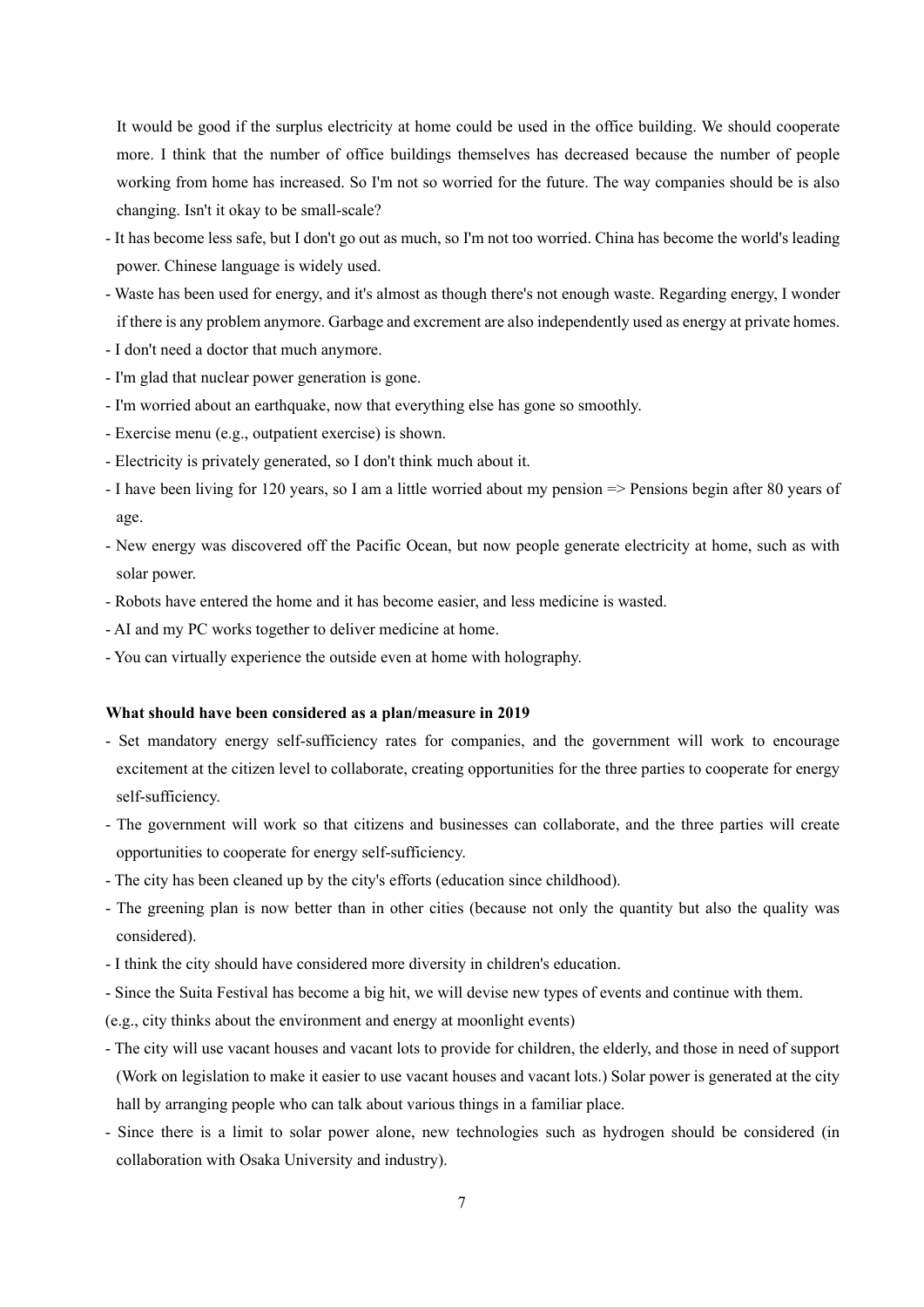- We should cooperate with Osaka University, which consumes the most energy in the city (For energy development and renewable energy development)
- Efforts to increase the number of volunteers. Invite children as well as adults to participate in environmental activities and events.
- Children can interact with each other by participating.
- Promote social participation such as recruitment only for the elderly."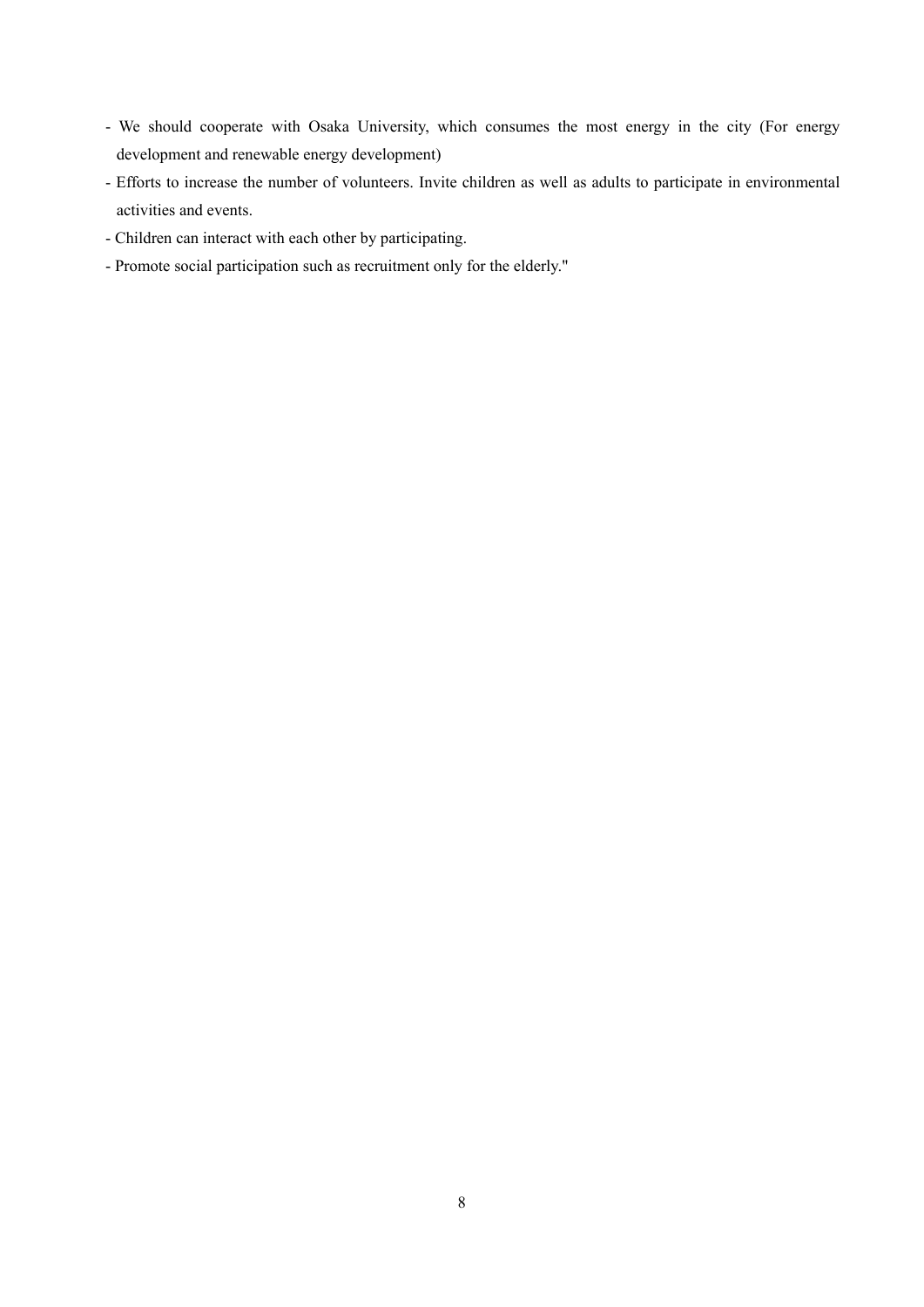### **Recycling A**

# **March 30 (Main opinions as present-day person) Suita city in 2050**

# Living

- Children and old people live together.
- A world without tangible ""things"".
- Working up to about 75 years of age due to aging and extended lifespan.
- Anyone can speak a language ("Translation gummy" from Doraemon ).
- Advances in car automation.
- Personal mobility (flying ability).
- Health needs will increase.
- Living a humble life.
- Living a human life (from now, in the context of death from overworking due to overtime work).

### # City

- The speed of progress is different (from now).
- No more cars.
- Development of trams.
- There will be no gas stations, and electricity demand will increase.
- You can immediately see where roads are broken.
- A system that does not require visit to the doctor.
- Buildings may change from rebar to wooden due to changes in values.
- The number of low-rise buildings is increasing.
- In Suita city, demand for condominiums will increase, but it will stop at a certain value.
- Increase in underground use.
- There will be no stores (due to robots and AI).

#### # Industry

- Recycling becomes a business.
- Resource utilization changes by linking it with money.
- Money for burdens of health. Subsidies such as gym fees.
- Progress of deflation.
- The transportation industry will disappear (due to the development of 3D printers).
- The industrial structure will change due to  $AI \Rightarrow$  Increasing number of jobs seeking contact with people. There are no simple jobs (work).
- # Environment
- Even if electrification and AI are advanced, fossil fuels are still used for electricity.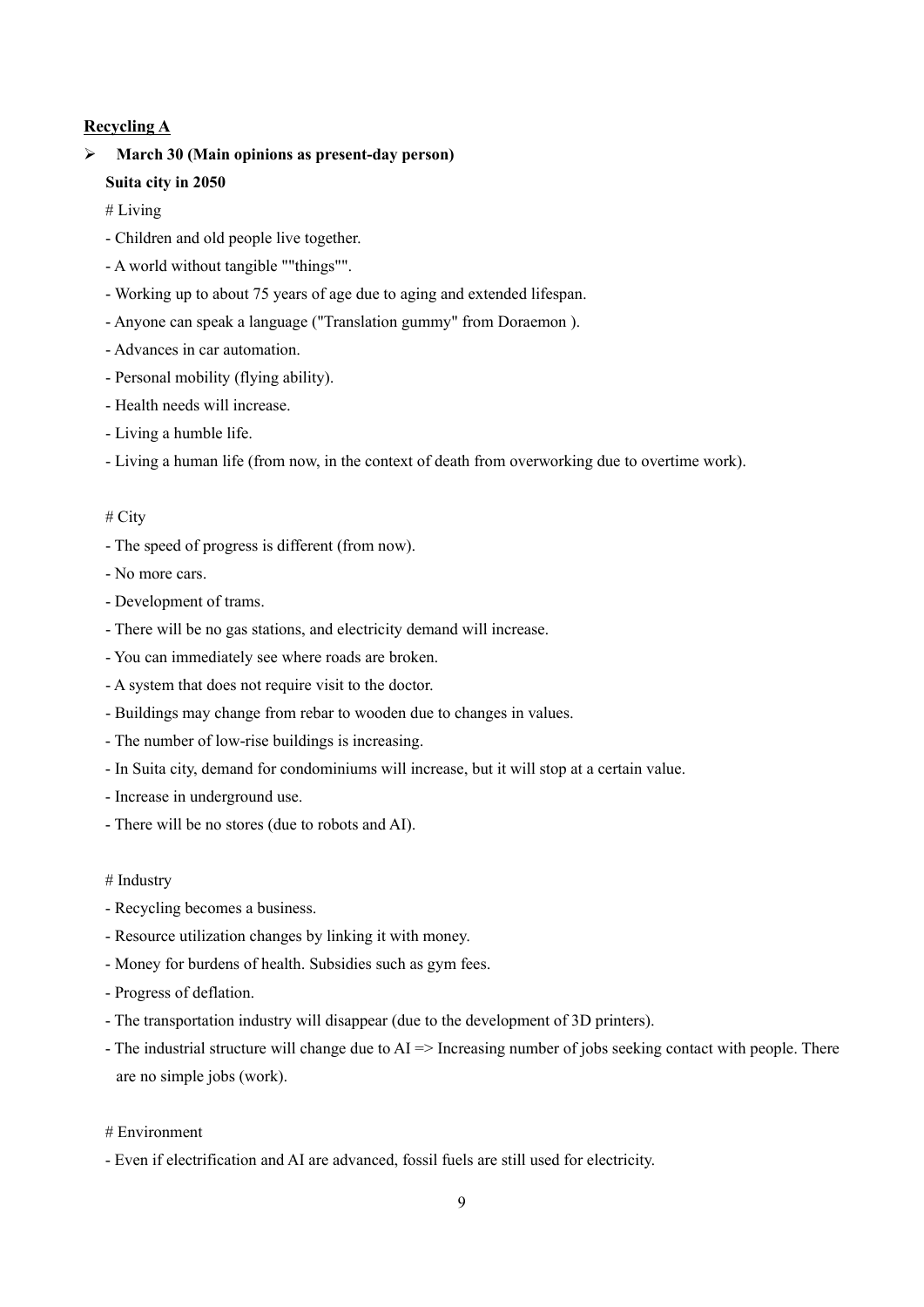- Shift to electric vehicles in consideration of energy efficiency.
- Noise elimination due to the spread of autonomous drivers. Increased housing demand along major streets.
- Environmental awareness changes (greening).
- Try to improve scenery.
- Self-sufficiency in energy.
- Greening of parking lots.
- Give incentives such as tax cuts to residents who are actively greening to contribute to "towns with a lot of greenery."
- There will be no shopping streets.

### # Overall

- Improvements in how time is used.
- Human-centered society due to the development of AI, etc.
- The community space that connects people will stay up to 2050."

### **Evaluation and opinions on Basic Plan**

- Methods for spreading awareness (seeing it for the first time after living here for 25 years) <= Basic plan.
- A system that allows consumers to get money by sorting waste (connecting to business and having a win-win relationship with each other).
- Create a system that makes recycling feel familiar.
- Create a system that allows for the use of recyclable waste (things that can still be used) by people who want it.
- It is necessary to create a system that becomes like a free recycle shop, with a mechanism that benefits people who want to reuse things without feeling guilty (waste dump).
- Is it not necessary to have a perspective on how to prevent the generation of waste rather than how to dispose of it in the event of a disaster?
- A system that sells by measurements instead of the current method of supermarkets selling in packages and throwing them away. If it is cheap, individuals psychologically think that they can throw it away, and buy in excess, potentially generating waste.
- If each person has a feeling of not letting things go to waste, they may realize their value.
- There may be a problem in terms of distribution (consciously). It is important to educate (consciously)  $\leq$ Regarding the current way of thinking of ""consumer is king.""
- How to deal with ingredients such as parsley that are not used in large quantities but are not profitable unless they are sold in large quantities.
- Items that can be stored expire and are thrown away. Conversely, if you buy something with a short expiry date, you will throw away less.
- Going to face-to-face products which use chemicals such as those at farmers' markets, even if it is far away.
- Doing something about people to take recyclable waste without permission (because it's scary).
- Although smoking while walking is prohibited, many people still do so <= Think about how to regulate.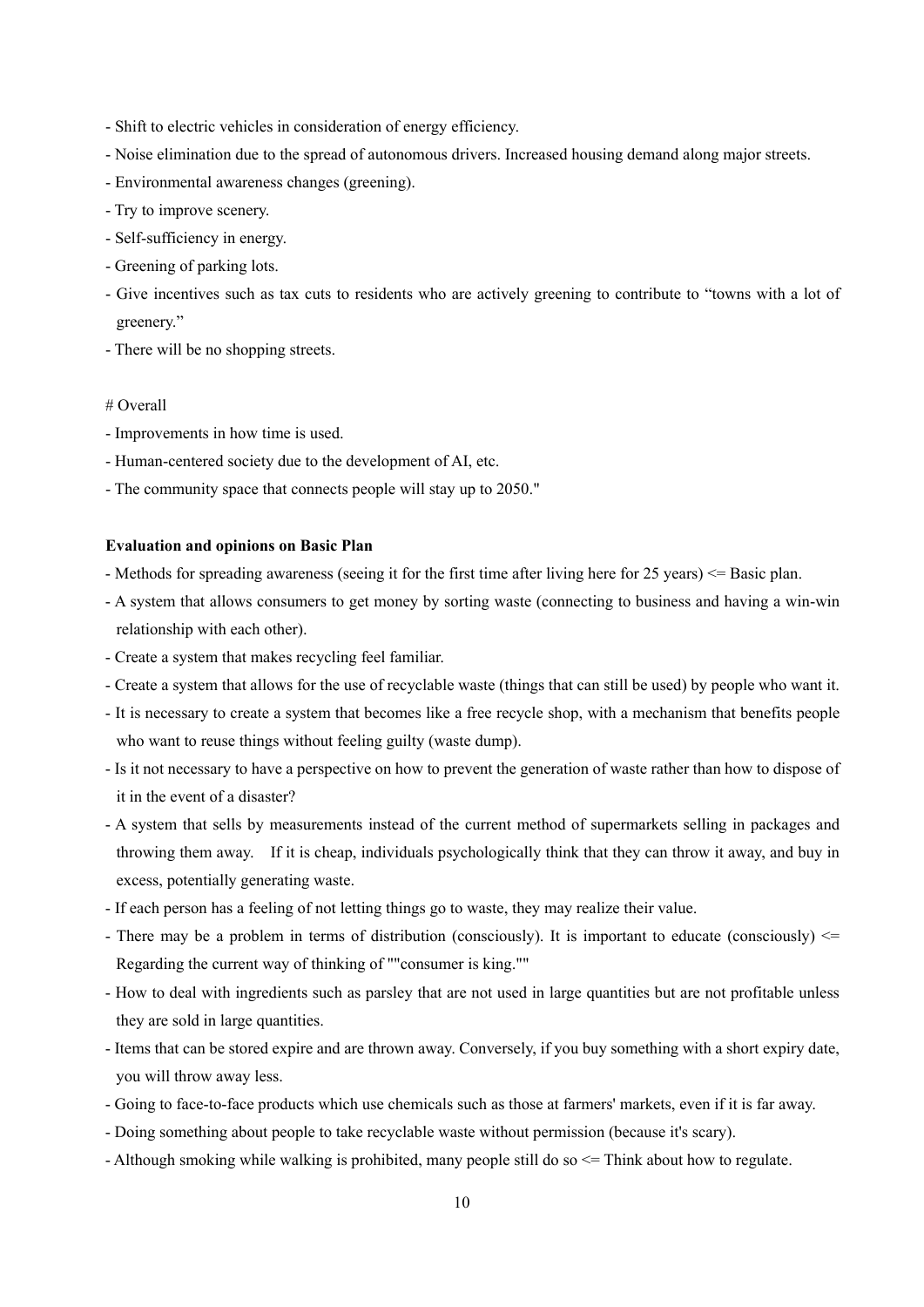- Recycled paper will naturally decrease due to the effects of mechanization, so it would be better to deal with machinery.
- Currently, convenience outweighs the feeling of not letting things go to waste <= Necessary to change the sense of values.
- Clothing rental encouragement (to avoid throwing them away).
- If a system that can process anything rather than favor reuse, the economy may turn around.
- It would be beneficial if each household could dispose of waste.
- Development of recycling system.
- Reuse products from developed countries, which are consumer societies, to the benefit of emerging countries.

## **April 13 (Main opinions as future person)**

#### **Comments on past policies**

- The fertilizer approach is interesting. However, perhaps it was not effective because there was no next step?
- I think we should have made efforts to collect kitchen waste (like recyclable waste).
- It would have been nice if there was a policy for purchasing kitchen waste (application to agriculture).
- Important to continue efforts <= The key is to continue efforts.
- Charge fees for waste.
- Effects may appear with initiatives for businesses?
- Mechanism (Would have been beneficial if there was an effort to collect items after creation <= After-sales follow-up)
- Helpful because the designated range of burnable waste is wide.
- It is good that waste, which is charged a fee in other cities, is free in Suita.
- I don't think the price of the bags is high. It would be nice to have another approach.
- Some people decide where to live based on how easy it is to dispose of waste (Suita is easy to live in).
- Five types of sorting are just right.
- I don't know how strict the sorting should be.
- Difficult to perceive the effects of sorting if it is not quantified.
- You can choose supermarket waste bags, but household waste is forcibly bought.
- I think Suita's past efforts are thinking about the citizens."

#### **Social situation of Suita city in 2050**

- A transportation network that connects the main parts of the city.
- 100% electric vehicles (Gasoline stations are gone. There is a charging station in the house) <= The air is clean.
- There is no need to go to meetings (hologram projection).
- Robots will do the housework for you, and there is more personal time. I can work from home.
- There are residents in Suita because of its good environment.
- Work in an electric vehicle.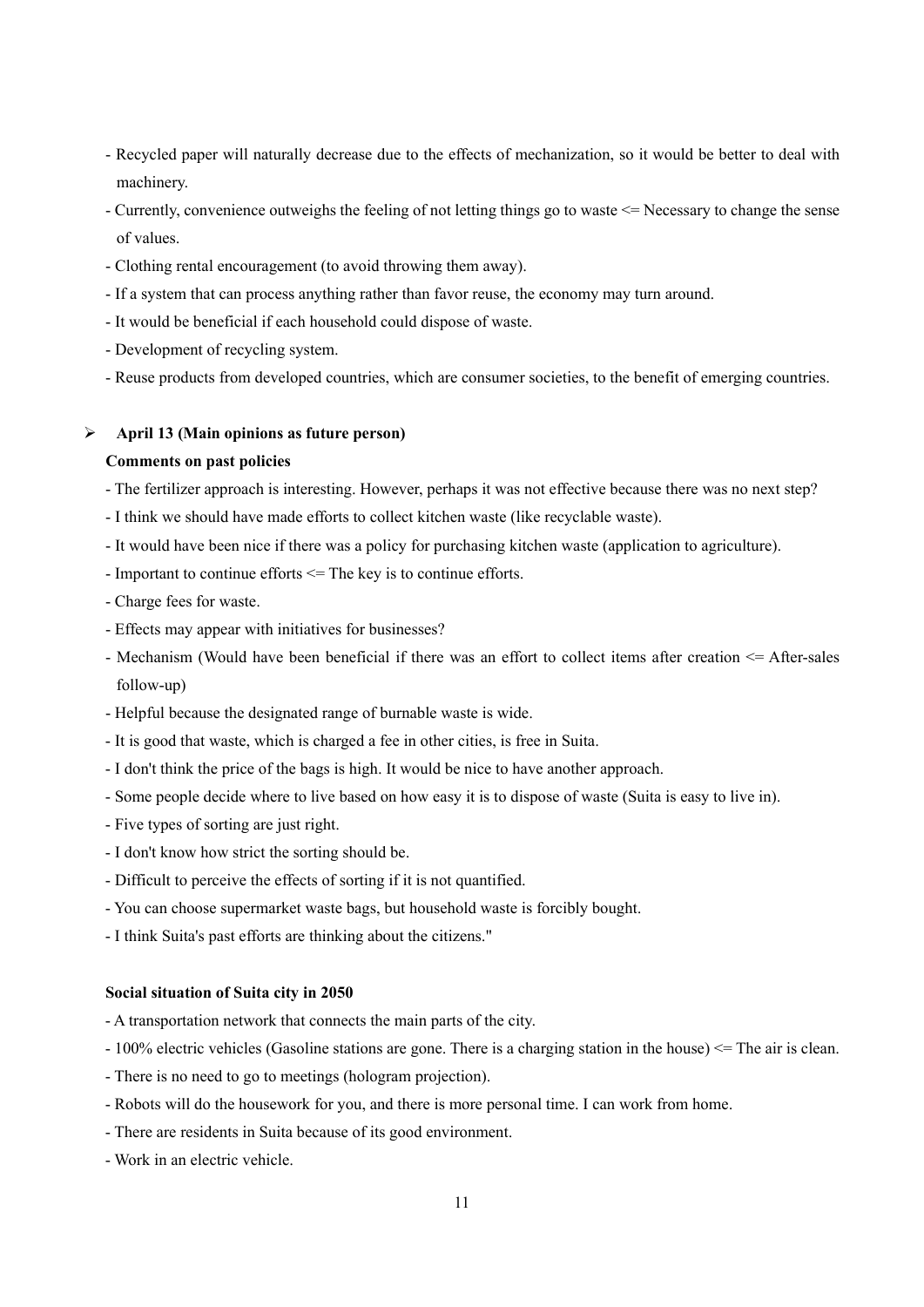- Mobility enables movement underwater or in the air.
- I see the doctor less often.
- Suita city merged with other cities. The land price is grounded compared to the past when land prices used to be high due to location near the station  $\leq$  In agreement.
- No need to physically go to the workplace.
- The demand for intellectual work will increase.
- Chemical research is conducted by robots. Focusing on philosophy.
- Connections between people will be emphasized. Good ideas are born when people meet.
- In 2100, the ecosystem will change (sparrows will disappear and crows will appear).
- You can learn anything at any time (there are no restrictions depending on the location).
- There is no need to learn a language.
- The number of foreigners in the home will increase.
- About half of university students are foreigners.
- Use good things for a long time.
- The number of people in suits will decrease as the number of people going out for work will decrease.
- From a uniform system (2019) to diverse ways of life.
- Less need to buy things (sharing). The number of actual stores will decrease."

- There is a device in your home that generates fertilizer from kitchen waste.
- You can dispose of waste directly from your home.
- There is a system that converts kitchen waste into energy.
- 100% of waste is recycled.
- Gasoline cars are gone and the air is clean.
- Reuse of waste (so that people who want to use it can use it again).
- Paper will be used in 2050 <= Use of paper?
- Only when it is important (methods of use change).
- A kitchen waste pipe like a water pipe is born.
- Mass production is eliminated thanks to 3D printers.
- Experience from the Nankai Trough Earthquake.
- Climate change such as sudden heavy rain.
- School education raises awareness of waste (to resources) <= In order to learn what you like.
- As the distribution increases, we will take measures to prevent waste from being generated."

- Lack of specificity.
- The level of policy proposals is different (concrete and abstract are mixed).
- Insufficient perspective on infrastructure development.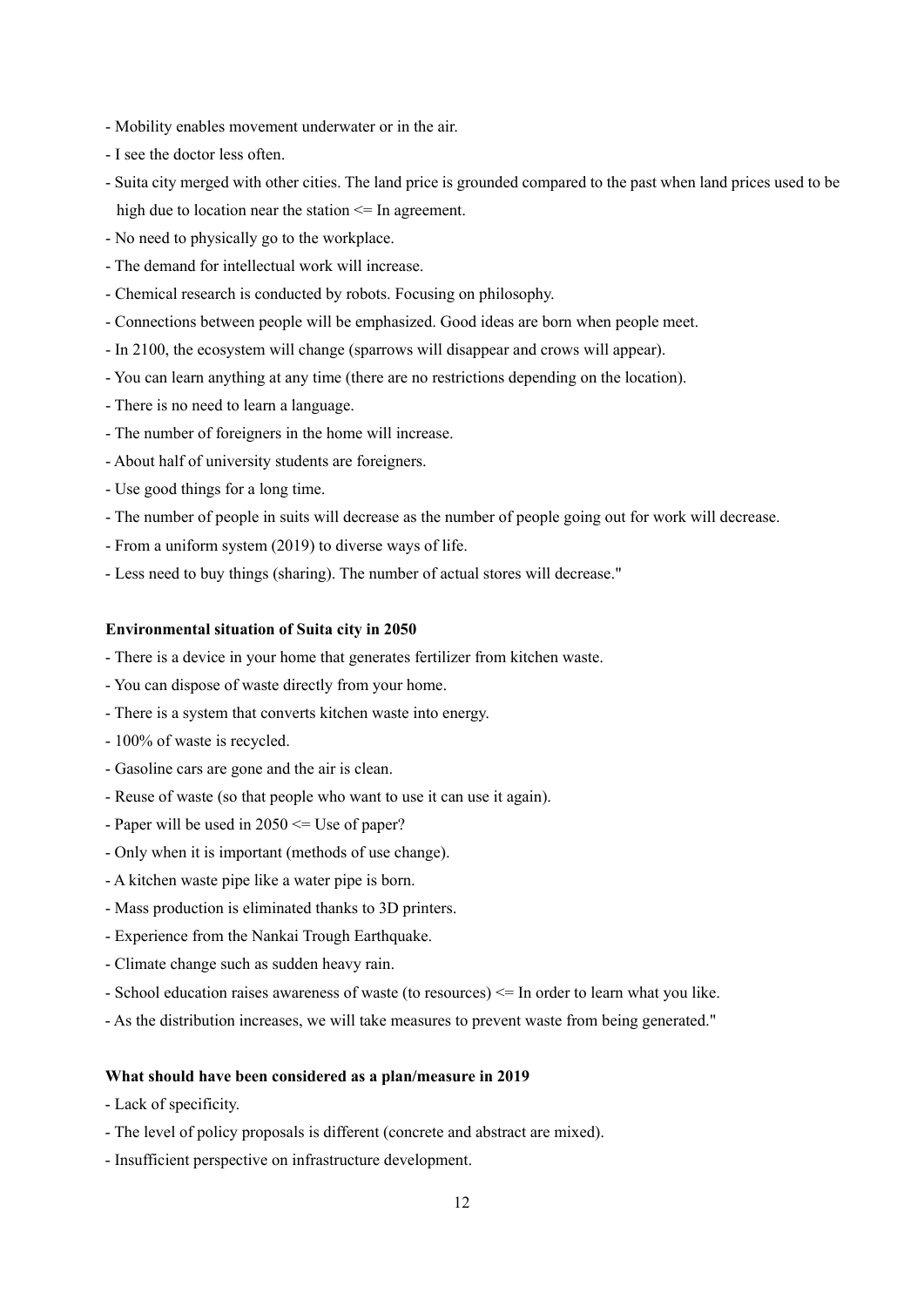- Insufficient approach to paper.
- Don't know that paper can be reused. It is necessary to devise a well-known method.
- Twice a month for paper recycling collection is low. It needs to be easy and always available (in addition to being well-known).
- Food loss will increase in 2050. Therefore, it is necessary to further strengthen efforts in 2019.
- It is important to inform people about food loss. Education needs to be strengthened.
- External transmission of Suita city's efforts.
- Basic plan should be included in planning and practice.
- Spreading awareness through activation of social media, etc. City bulletins are easy to throw away (without reading).
- It is necessary not only to inform people with different cultures such as foreigners, but also to enforce some.
- Adjust the system as a whole.
- Actively work at school <= If a child does it, a parent will do it too.
- Incorporate into math and science classes.
- Provide incentives to participate in initiatives.
- Proceed with efforts from an early stage.
- Implement an image strategy for Suita city.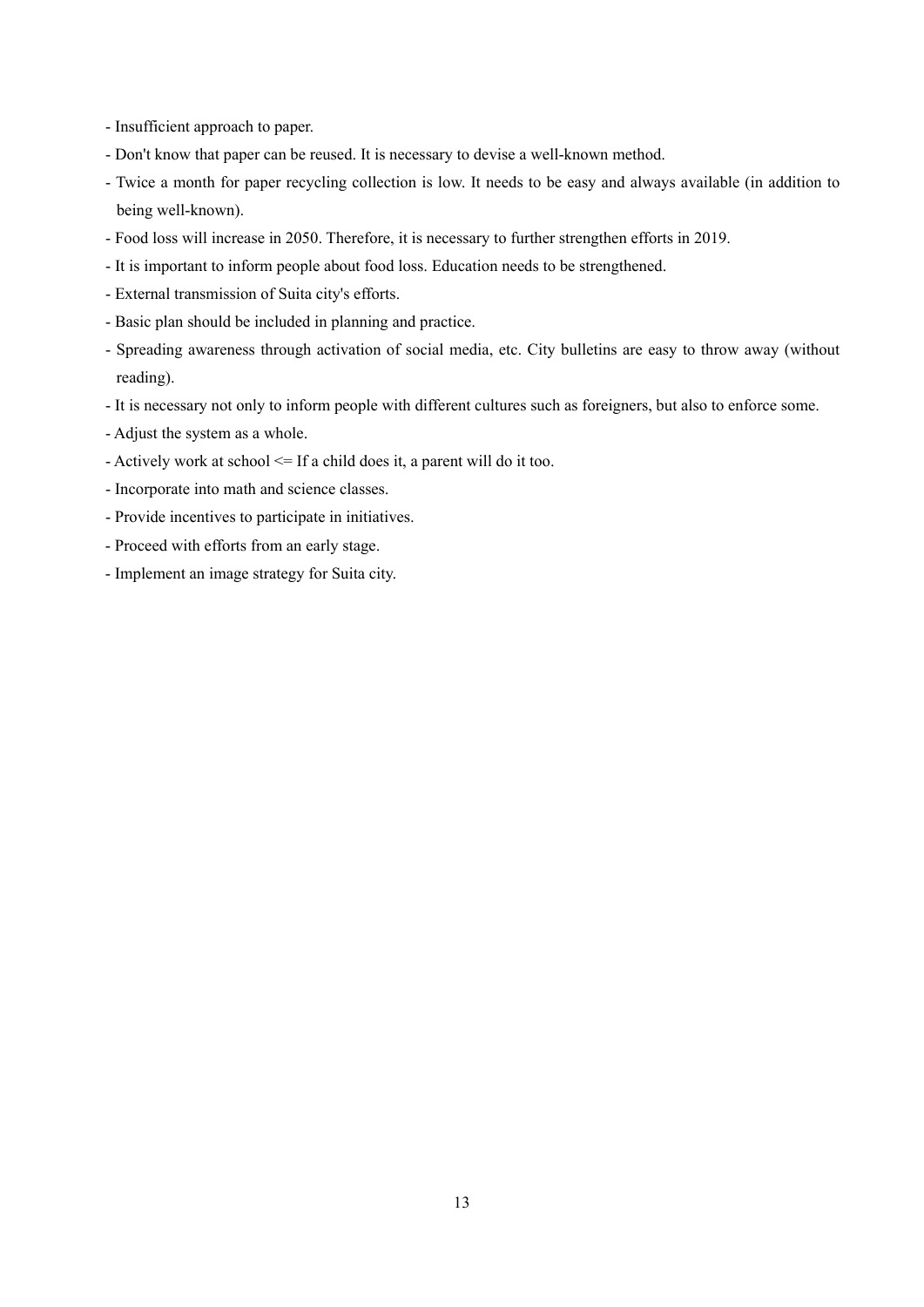### **Recycling B**

## **March 30 (Main opinions as present-day person)**

### **Suita city in 2050**

- # Cities, infrastructure, industry
- Self-driving bus.
- $-$  AI, technology  $\Rightarrow$  Can go out freely.
- -Compactification.
- Aging infrastructure.
- Further urbanization?
- Environmentally friendly transportation policy.
- Collaboration between companies and universities (unique to Suita).

### #Environment

- Acceleration of global warming => Japan is at the forefront of response! How to reduce energy?
- How to reduce waste? Individuals can also address it.
- Won't the sea level rise?
- Creating a mechanism for recyclable waste. Initiatives to raise environmental awareness (personal bags). Policies for those initiatives needed.
- Disasters and infectious diseases.
- Accelerate the flow of decarbonization.
- Industry-academia collaboration model that contributes to the environment in the suburbs.
- Energy: Local production for local consumption.
- Think about how to use the surplus road.
- Solar panels for newly constructed homes.
- Working from home."

#### **Evaluation and opinions on Basic Plan**

- Plastic sorting and promotion policies.
- Disaster + water cycle  $\Rightarrow$  Looking to the future.
- What are the priorities for measures unique to Suita City, i.e., measures for highly effective places?
- General kitchens (large proportion) => Should be addressed.
- Waste production. Charge a fee.
- Determine the maximum amount that can be produced.
- "Re-use" practice day in the region!
- Disaster waste countermeasures are important.
- Is the personal bag necessary? Achievement status is good.
- Miscellaneous paper should be used in other ways, not as burnable waste!
- Measures against kitchen waste should be taken. Waste oil reuse should be reactivated  $\Rightarrow$  Key to system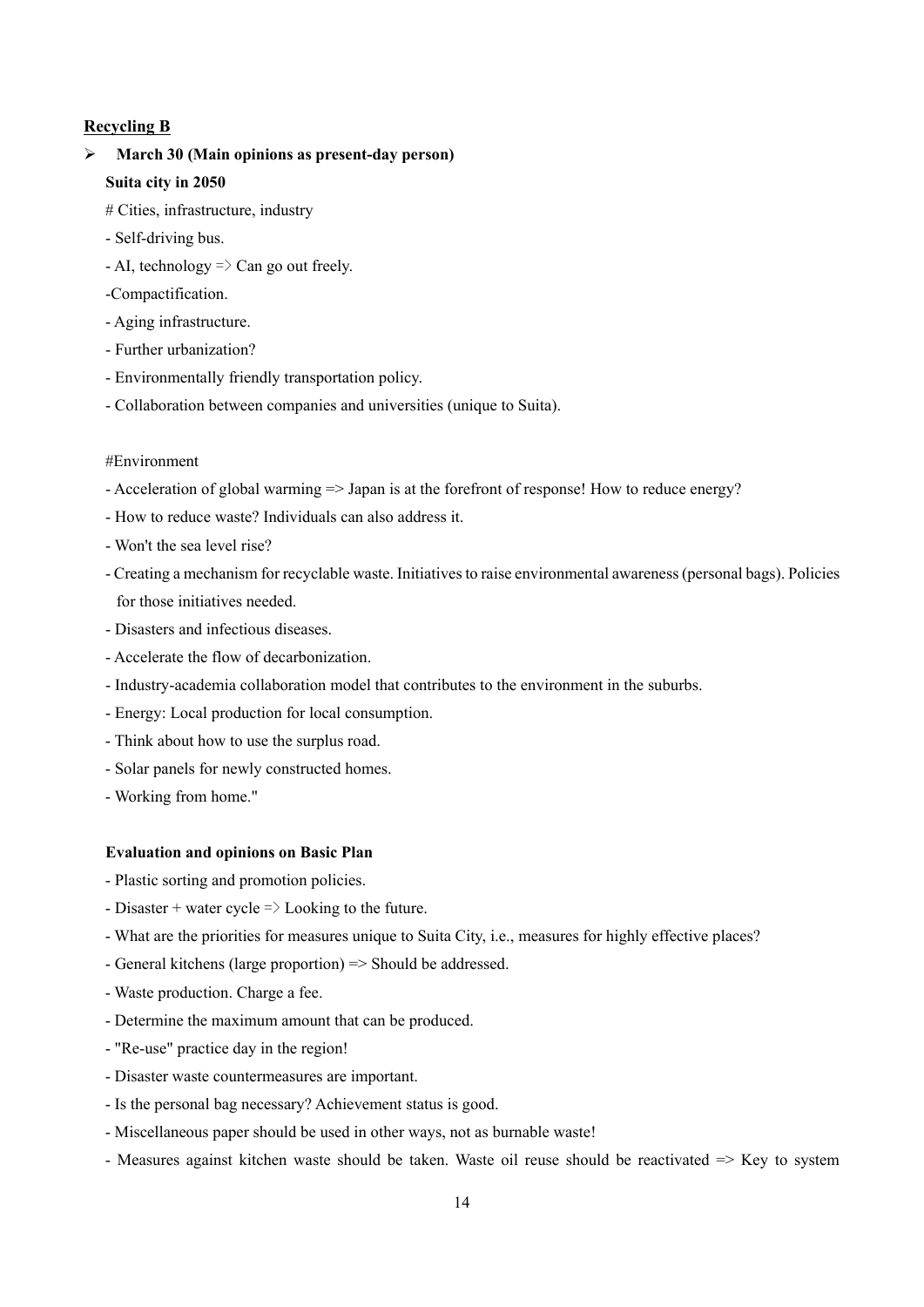construction.

- What should be utilized in food to prevent food loss should be effectively encouraged.
- Reuse should be promoted including moving garbage => Strengthen the mechanism of re-use (Jimoty, Mercari).
- Public awareness activities and human resource development using elementary and junior high schools (Saturdays and Sundays) in connection with ""Nurture."" Public awareness at bazaars and flea markets.
- Priority strategies and measures!
- Be able to see how the results of efforts (reuse, etc.) are effective. Measures for doing so.
- Strengthen and efficiently improve public relations (waste countermeasures).
- Innovations and mechanisms of how to take out waste (to make it easier) (aging).
- Necessary to make disposal of recyclable waste easier in order to approach target value. Implement measures.
- Smaller unit food sales volume  $\Rightarrow$  Do not leave too much."

#### **April 13 (Main opinions as future person)**

### **Comments on past policies**

- Was the five-types classification system sufficient?
- Is it not better to cooperate and make efforts? Coming up with policy is not the end result. Improvement.
- Was the five-types classification system sufficient? Kagoshima had a few more.
- It would have been good to introduce a waste disposal unit.
- Kurukuru plaza => At the forefront, good.
- It might have been better to take a bit more measures against kitchen waste?
- Work on "reduce."
- Policy functions to some extent. In the future, single generation => waste will increase.
- Kitchen waste => School district units and areas are required. Issues that can only be understood by implementing policies on a district-by-district basis.
- Mechanism, system creation: School unit, etc.
- Not only policy but also social consciousness has changed. There is an evaluation of the effectiveness of the policy. Feedback from residents.
- I wanted to know if there was a policy goal.
- Was making the bags transparent sufficient?
- Maybe also include a fee charge?
- Evaluation is important. Evaluation is also important for measures against kitchen waste.
- Advantages and incentives for implementation."

### **Social situation of Suita city in 2050**

- The sidewalk is wide, the stroller is easier to use, and it is easier to live here. A space where people can live comfortably. There is also a lot of green space.
- A society where people can live from 0 to 120 years old. People from all over Asia are gathering here now.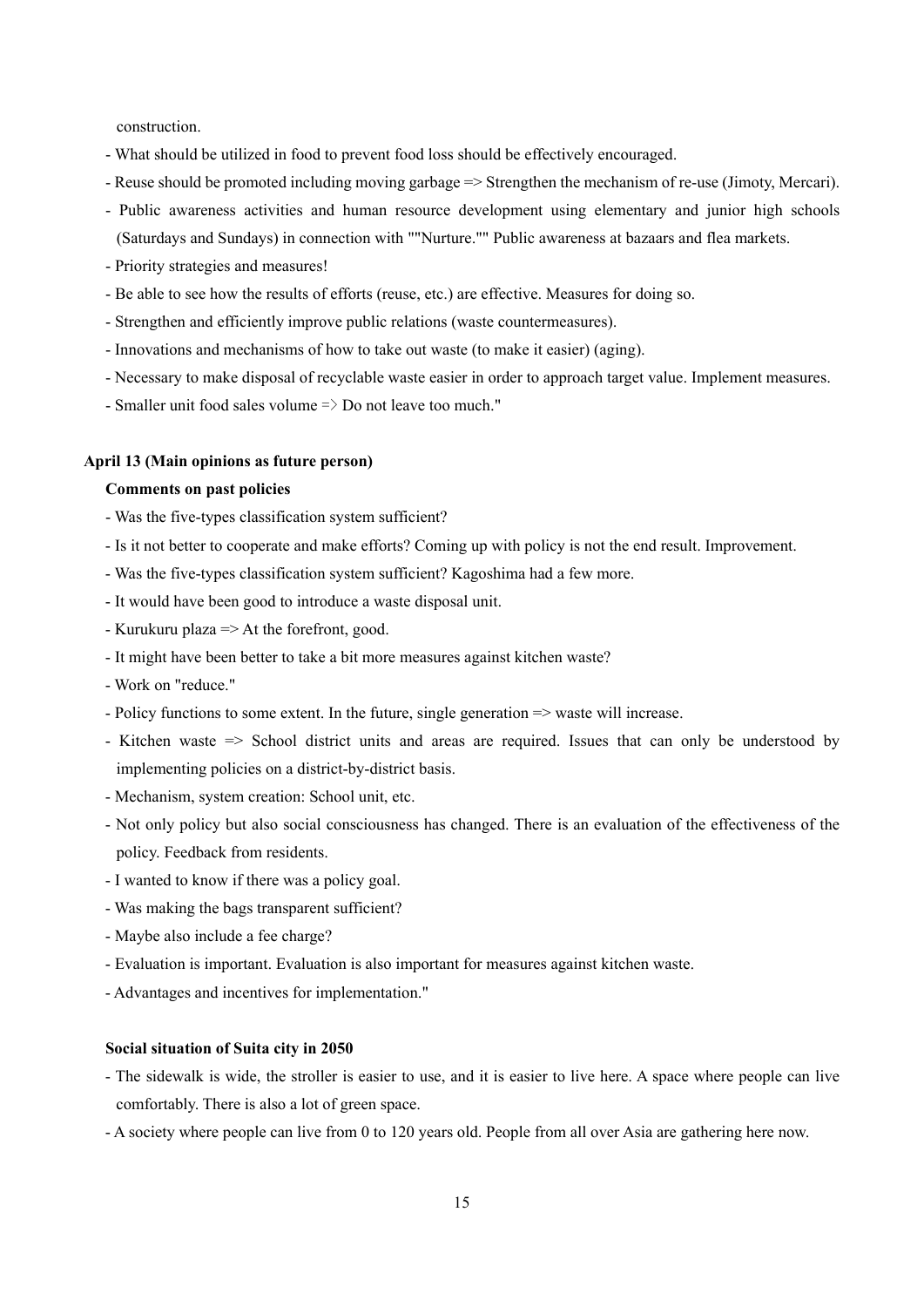- In the old days, commuting rush. Now working from home. "Workplace" is an obsolete word.
- Increase in people (coming from outside).
- Personally connected work. From factory to park.
- Autonomous driving, technology, and working style will change significantly.
- You can feel the richness of the region. People re-evaluate value by seeing the goodness of the local nature.
- Private, drones, and transport change.
- In the old days, waste was taken out once a week. Now, a waste mail box.
- Elderly people can also work with technology.
- A change in the concept of "illness."
- City hall is closed. Using the network.
- Reduced hospital consultation time.
- Energy composition and change (80% renewable energy).
- Utility poles are gone.
- People not going out as much, that time now used for other things.
- A world of independence.
- The city hall will take the lead in connecting people.
- Individuals need to make their own choices.
- Changes in vegetation (global warming).
- Changes in public services.
- Privatization of water supply => Price change.
- Learning => At home => Not going out.
- Working from home, but going to the office once a month.
- Fewer shopping streets in front of the station => Lonely.
- Manufacturing overseas. Japan, development center => Mainly to come up with ideas.

- Now an era where waste is sold.
- A large recycling system has been built.
- It is expensive to put out waste => Efforts to avoid putting out waste.
- Taking care of things is of great value.
- Electricity is at own expense. Power generation.
- Can be put out without washing for reuse.
- Eliminate food loss <= Food is scarce worldwide.
- Kitchen waste => Organic fertilizer is mandatory.
- Private services have increased.
- Less need for incineration of waste  $\Rightarrow$  Renovate the facility.
- Garbage truck gone.
- Personal chopsticks, personal bag => Widespread dissemination (less hassle for washing). Personal tableware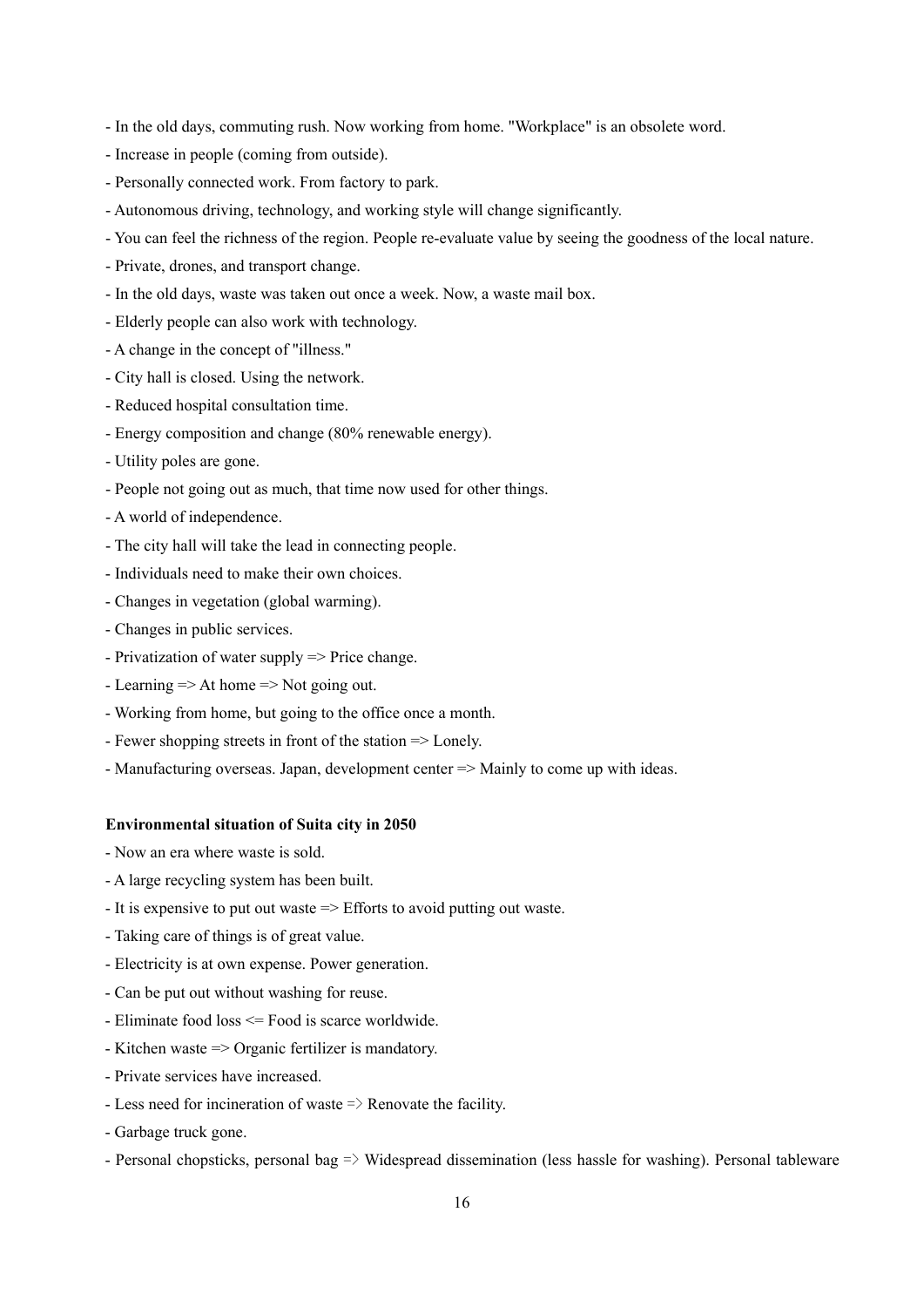$\Rightarrow$  Can be used in stores.

- Aeon waste bag  $\Rightarrow$  expensive.
- Packaging => No longer needed.
- The sales power of everyday dishes will emerge.
- The use paper is greatly reduced. Switching to electronic.
- Advertising leaflets will be greatly reduced. Switching to electronic.
- Use of paper but not converted into waste.
- Disaster (2040 Nankai Trough Earthquake) => Problematic due to lack of facilities.
- Advances in research on the disposal of large amounts of disaster waste.
- Aging => There are few people who are responsible for waste disposal.
- Nuclear power generation processing of Fukushima roughly achieved.

-Important to secure traditional techniques."

- Should have considered the use of rainwater (not just waste). Keep in mind that the weather will change.
- Paid system for waste disposal. Top-down (burden on beneficiary).
- Research should be done on how to return the packaging naturally instead of reducing it altogether. Convenience is important.
- The method of sorting and classification should be further examined (more detailed than the 5-types classification).
- -The processing should have been made more private. Even though the administrative burden was reduced.
- The recycling system should be visualized and used.
- Should have promoted cooperation with private businesses.
- University  $\Rightarrow$  Research (recycling). The city should collaborate as an intermediary.
- Better environmental measures could be taken if the policy was evaluated from that time. A trial evaluation project in a certain part (model district).
- Even in 2019, the government should have taken measures for individuals (residents) to handle waste.
- It was better for the administration to ""softly"" push from behind => How to handle waste problem. Information dissemination. Goal.
- Materials => Research on things that are biodegradable. Conducted at an early stage where items do not need to be burned  $\Rightarrow$  University!
- Not only the policy of reducing waste.
- Sort between disaster trash and trash that is biodegradable => Can respond to disasters.
- Recycling measures that look at future industries.
- Wide-area collaboration for processing.
- Wide-area dissemination for disaster countermeasures.
- Citizens and government. Clarify the division of metropolitan city units => In the plan.
- Measures against global warming => It was better to reduce ""burning."" Such measures should have been taken.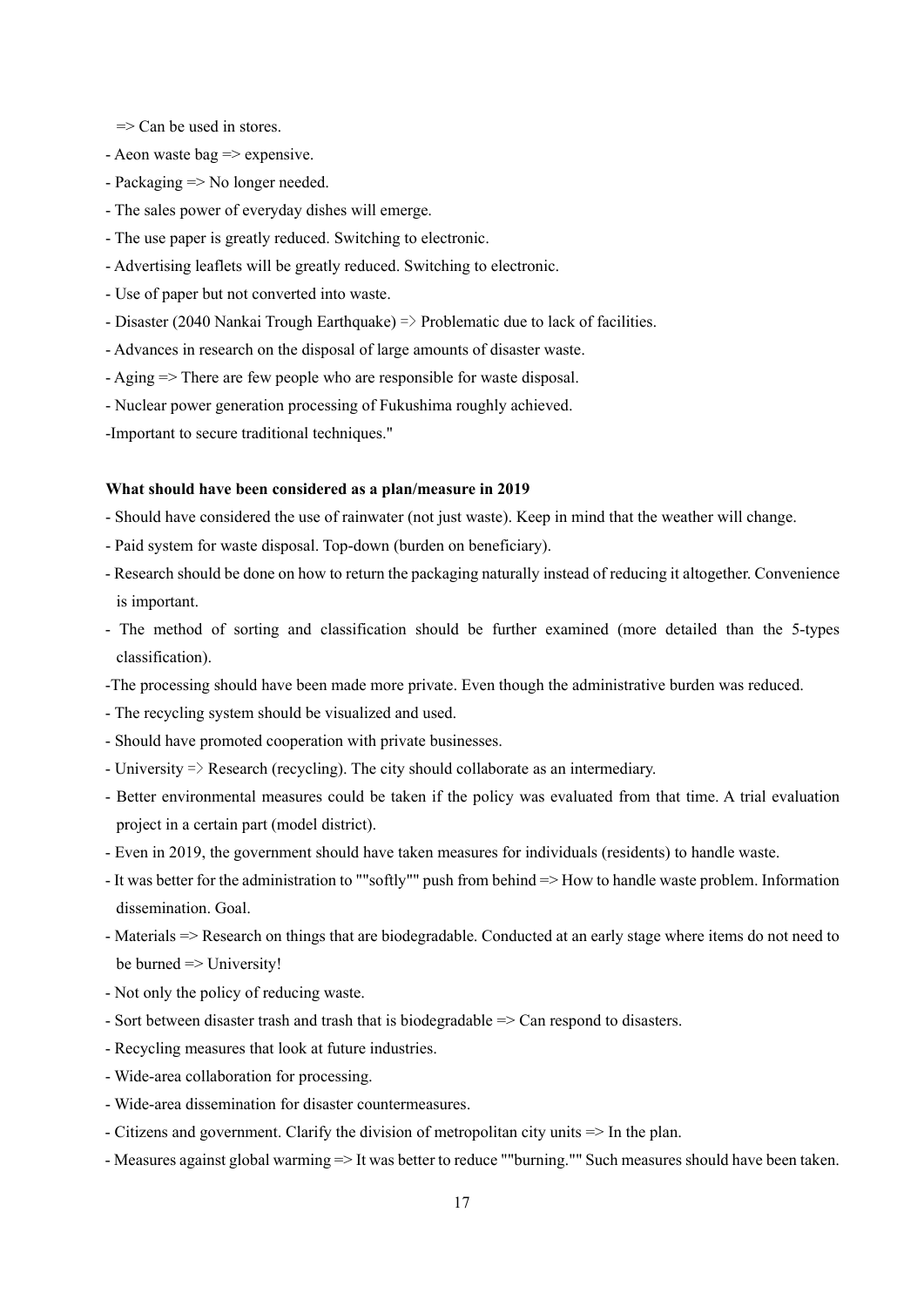Raise awareness.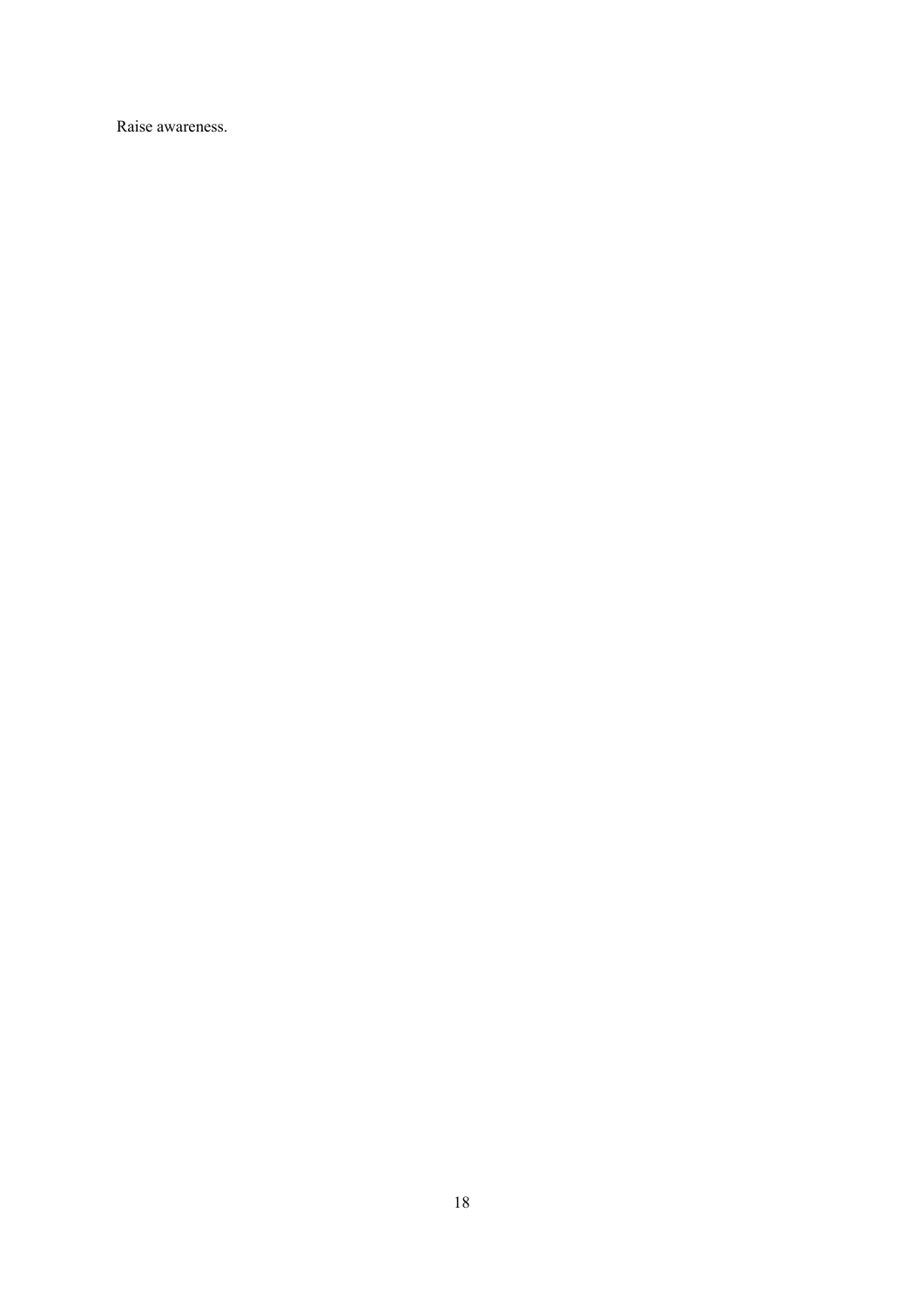### **Cross-section A**

## **March 30 (Main opinions as present-day person)**

### **Suita city in 2050**

- # Cities, infrastructure, industry
- Handcarts and strollers are easy to push. Flat road. A road with clean pavement. Construction work will proceed toward a road with few steps. In order to ensure wide roads.
- Park maintenance (update chairs, create shade). Include moving walkways only along the main road. Suita from 30 years ago: Bumpy roads. Countryside.
- Increased circulating buses. Division of northern and southern parts, enhanced transportation. Subway extension from Itakano.
- A rainwater storage tank that can be used in the event of a disaster.
- Include moving walkways only along the main road <= Requires electric power.

### #Environment

- Abundant greenery.
- Stays green.
- Consider city planning so that greening will progress in residential areas as well.
- It would be nice to have cherry blossoms and greenery around Minami-Suita Station.
- Wall greening. Relaxing space nearby <= Easy to use for elderly people and families. Exercises. Decreased medical expenses.
- Installed power generation by vibration in Shin-Midosuji. Introduction of natural energy that can be used even in the event of a disaster.

### #People's lifestyles (living, working style)

- Easy movement by elderly people.
- People who have moved in the city will take root here.
- Install an elevator on the north side of Esaka.
- IT is becoming more popular. Lifestyle and work will change.
- Work-from-home will increase.
- Drones and autopilot vehicles: at the individual level as well as at the large-scale transportation level, such as trains. Infrastructure use progresses. Cheaper than a shared taxi.
- Set up a booth to showcase the activities of the city in a fun place and event like the Suita Festival. Opinion box. Regarding administrative planning: Viable plan. Easy-to-understand transmission of achievement."

#### **Evaluation and opinions on Basic Plan**

- (1) Environmental school
- Encourage adults. Spread lifestyle changes not only to children => Meals that do not produce kitchen waste. Place it at the bottom of the city bulletin.  $\leq$  Work-life balance.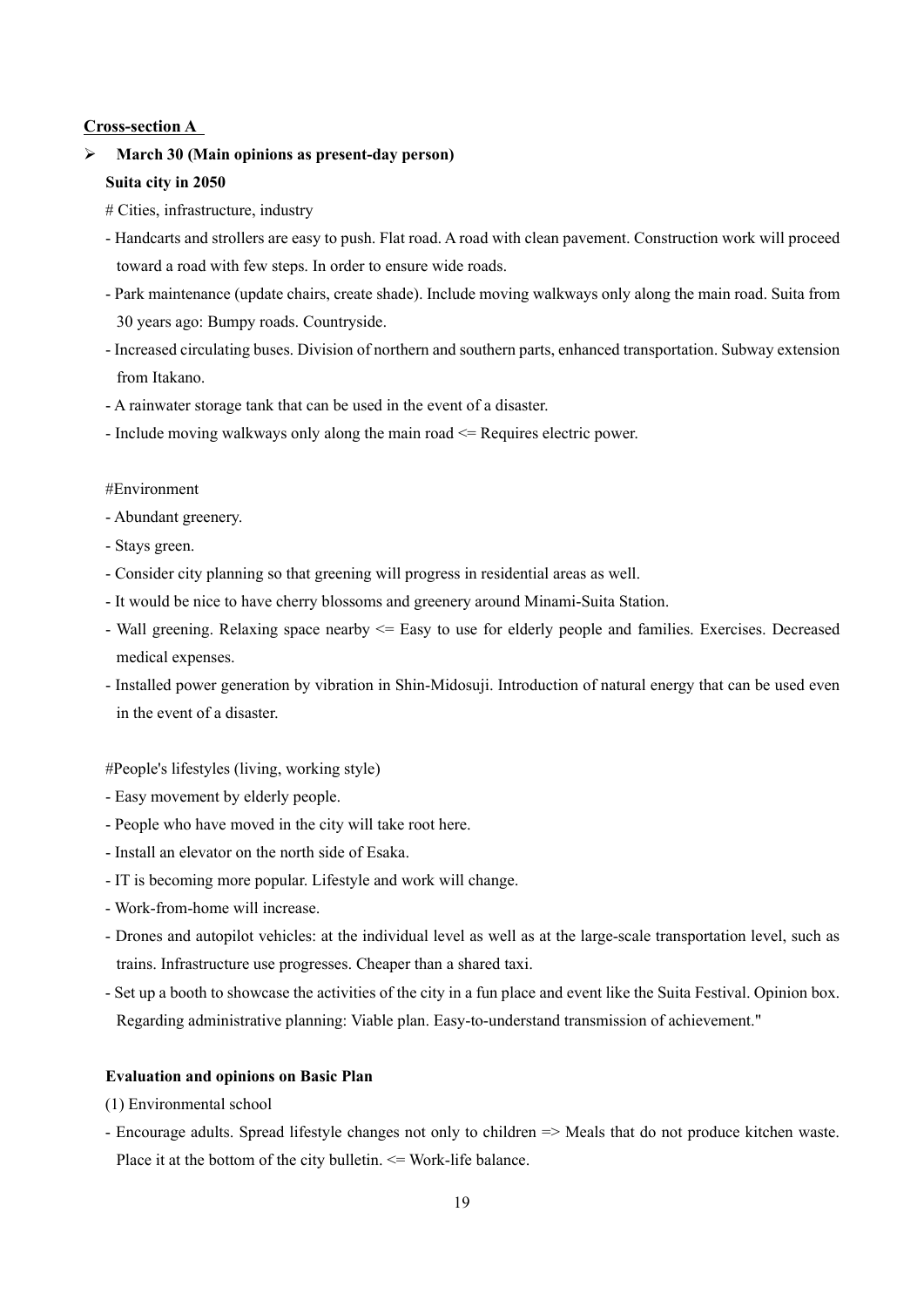- Specific contents of environmental school.
- Eliminate waste of copy paper.
- Teaching about the environment, such as sorting microplastics, in an easy-to-understand manner.
- (2) Fostering local environmental conservation personnel.
- (3) Environmental management.
- Is it effective? Clarify what will happen as a result of the introduction.
- (4) Environmental awareness of businesses. Granting incentives for businesses.
- List companies that have participated in environmental activities in city bulletins.
- (5) Collaboration of citizens, businesses, and citizen groups.
- (6) Cooperation with neighboring municipalities.
- Dissemination of environmental initiatives by utilizing not only city bulletins and circulation boards, but also Facebook, social media, and Kirin Tamura's programs.
- If working outside Suita city, it is difficult to participate in activities in the city. Promotion of initiatives in which people who do not belong to organizations in Suita city can participate.
- Waste export ban => Waste is overflowing.
- Waste bags: Distribute a fixed number of bags per person. Additional bags are expensive. Osaka residents dislike wasting items <= Same for personal bags. Water canteens are economical.
- Change from the ways of doing business. Sell beverages by refilling plastic bottles.
- Burning waste <=> Recycling: teach which one is better.
- Easy to get caught up with people who live carefree lives, but easier to act if recycling knowledge or evidence is prepared.
- In the old days, the refrigerator was also small.
- In the future, containers that are easy to recycle will be developed. Work with companies.
- Company: Change the selling method.
- Citizens: Change lifestyles."

### **April 13 (Main opinions as future person)**

### **Comments on past policies**

- Wanted producers to take an approach to waste reduction such as over-packaging.
- Composting of kitchen waste did not have any uses.
- In Tokyo, sorting has been commonplace for a long time. It could have been introduced earlier.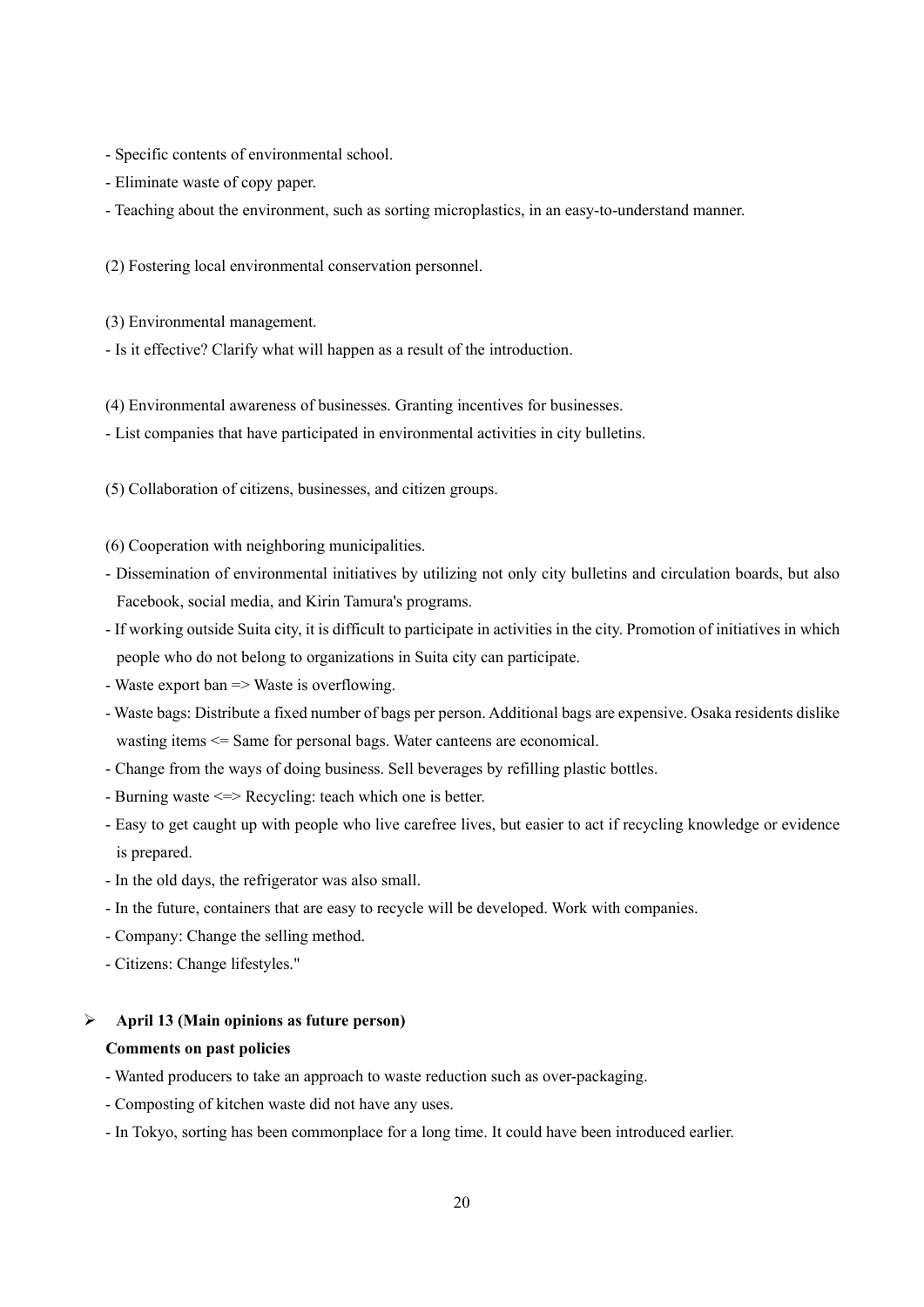- The collection of recycled materials is not complete.
- The transparency of the waste bags was good. Changed my awareness <= In agreement.
- No improvement in the sorting method even though the effect of reducing the amount of waste by sorting 5 types is not seen as a problem. More advanced measures should have been introduced earlier.
- Stopping composting can be evaluated as an example of successful PDCA cycle.
- It would be nice to have feedback on how recycling and sorting are useful.
- How much waste per person? It should be evaluated by the amount of waste by type per population.
- By imposing a fee on oversize waste, the amount of waste for transferring individuals could be reduced.
- I think we could have promoted recycling by creating the Kurukuru Plaza in various places. Create a system that allows for easy recycling.
- It would have been good to introduce various small measures as well as large ones.
- Installation of containers for collecting cans and bottles. Easy to use and is good. Bags don't come out. Washed and taken out by everyone.

#### **Social situation of Suita city in 2050**

- Road maintenance completed. EV, autonomous driving.
- Something like the old monorail has been developed. Easily go anywhere. You can go to Tokyo immediately. Europe in 3 hours. Mass transportation is gone, and movement is done with capsules of 5-6 people.
- Taxes are high.
- The Tower of the Sun has been standing upright since long ago. Symbol.
- May Theater has been renewed. Directly connected to the city hall.
- Can take care of your own health while at home, so individuals are safe.
- You can eat with a 3D printer. A house can also be built.
- Living spaces expanded underground and into high-rise buildings, and the amount of greenery has increased.
- Made-to-order production with AI budgeting for demand has eliminated waste.
- Items arrive immediately upon order, so no hoarding.
- Drone delivery, regional differences have disappeared.
- Cashless. No more hard currency.
- People are dispersed not only in the city center but also in rural areas.
- Virtual University (Worldwide). People of various ages at university. Appropriate number of researchers as well. Even difficult subjects taught by AI. No longer costly. Came to be well-regarded.
- No need to commute since working from home.
- Apply for moving online. When you enter the house, you have everything.
- AI teaches everything, more personal time.
- The work environment can be reproduced in VR at home.
- There is no retirement age and you can work for as long as you want.
- Era where lessons can be easily learned with VR. Choose various lessons at home.
- Use your time freely.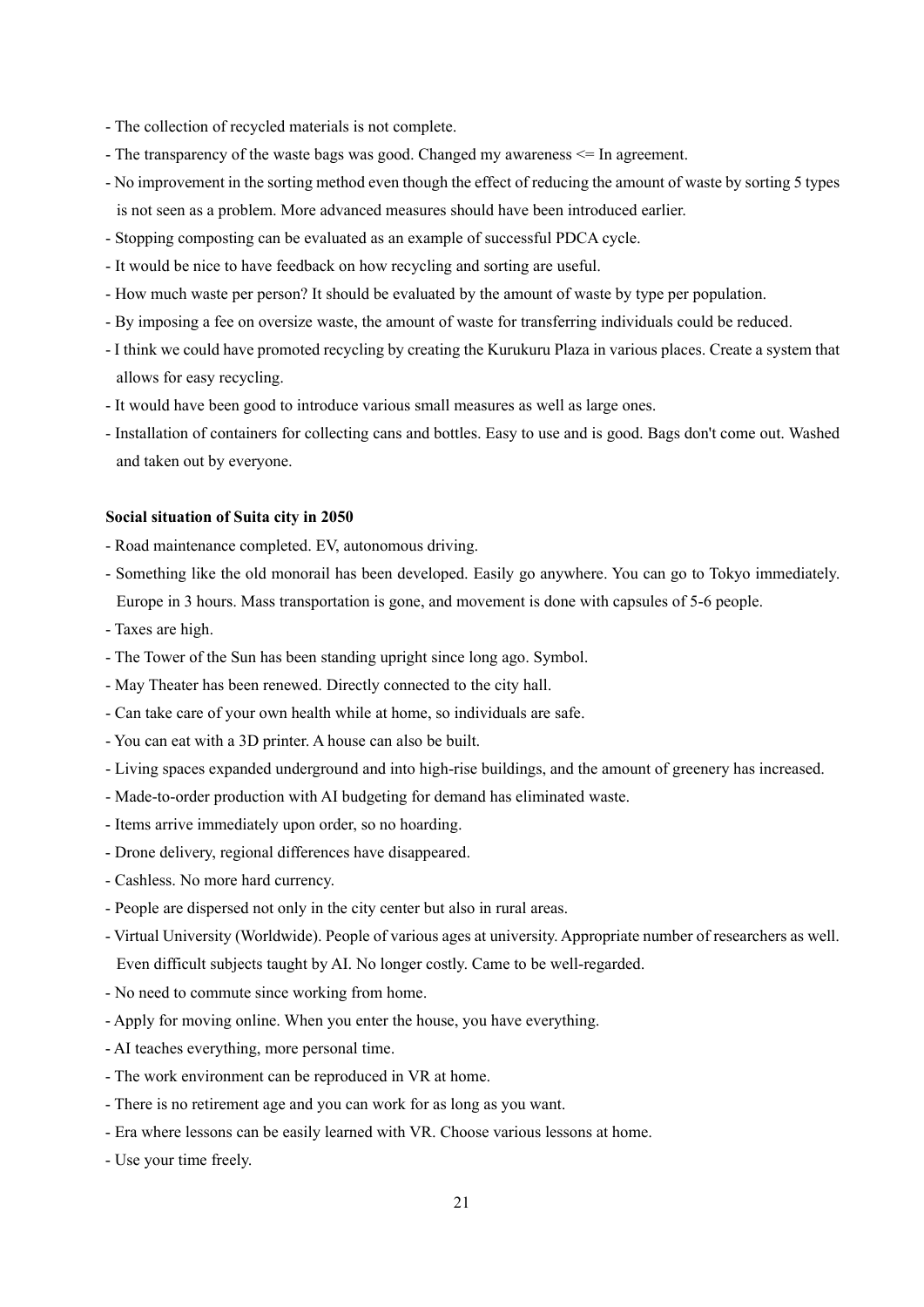- No longer belonging to a company, but different work on an hourly basis.
- Climate change is severe, old houses struggle to adapt.
- I could not speak English in the past, but now, 5 to 6 languages are commonplace.
- Fully automatic translation (including dialects). Many foreigners in the city. Laws have also changed. Simultaneous and large-volume translation instead of one-to-one.
- Biometric authentication system has become widespread and no PIN is required.
- Education content is the same as before. The textbook is a tablet, but the pencil remains. School bag is gone.
- It's easier to wash.
- Child's physical strength has disappeared.
- Fraud still prevalent.
- The number of exchanges with foreigners has increased, and mutual understanding has progressed.
- Osaka people have come to walk slowly.

- Renewable energy is the mainstream. No need to buy electricity. Solar, fusion, and fossil fuels are no longer needed.
- Sufficient power production without being conscious of saving. No batteries required as there is a handy generator.
- Asphalt has decreased and the heat island effect has been alleviated. Greening.
- Asahi Breweries has introduced sunlight.
- More jobs at home, and no need for office, so energy consumption has decreased.
- Improvement has also progressed in mechanization. Need for people who maintain machinery. People who build or destroy equipment are needed, but production is automated.
- Sorting and disposal in the past, but disposal at home is now possible, so the concept of waste has disappeared.
- Paper is no longer needed.
- The world of children has expanded due to internationalization. Diversification of values.
- Climate change has advanced measures against heat stroke.
- Environmental awareness in China and India is increasing, and climate change is being controlled. China's population accounts for half of the world. A policy to crush companies that do not take environmental measures.
- The 2020 Olympics were hot, but now it is technically possible to control the climate.
- The spirit of not letting things go to waste, continued from ancient Japanese tradition is good.
- The gasoline car is gone and the air is clean.
- There is no exhaust gas in the air, and the roads are clean.
- Everyone uses things like the segway inherited from the past.
- PM2.5 is gone and allergies are gone. Pollinosis has also disappeared.
- The water is clean and you can go fishing in the Yodo River and probably swim in the Kanzaki River. Pollution sources have decreased.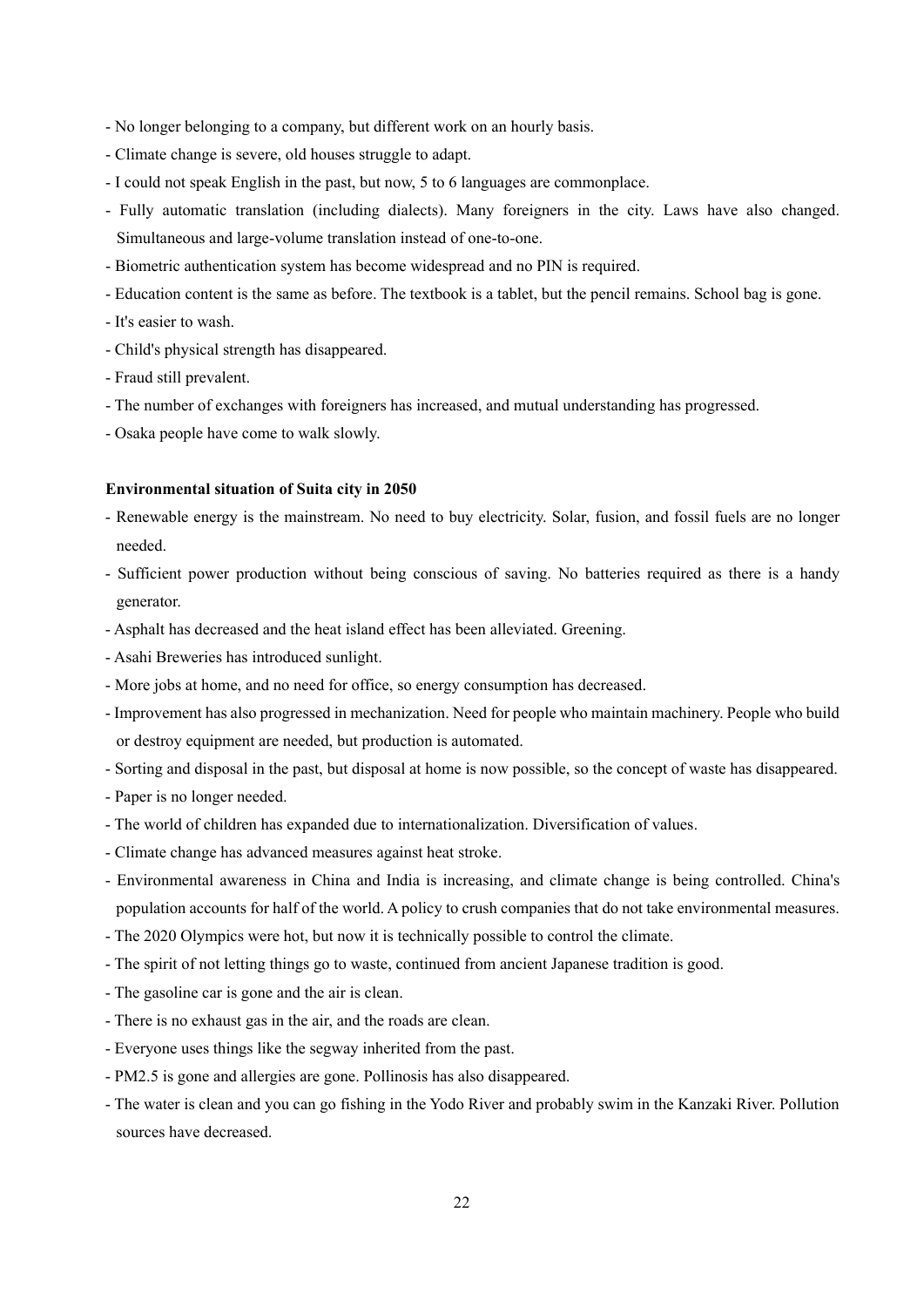- Education of children is important. Vacations should have been longer, and that time should have been spent learning and thinking about the environment, such as volunteering for the environment. It would have become a better environment earlier.
- Incinerator was damaged by burning any kind of garbage, which was a waste of money. Should proceed with more sorting.
- Update the incinerator in anticipation of the future.
- Citizen's movement to reclaim beautiful rivers.
- Drainage regulation. Heavy rains created a stream of water that washed away the river. The Kanzaki River is likely to overflow in 2050. Want to start construction sooner.
- Climate change has worsened, and the human body is also degenerating.
- A cooling method using heat of vaporization such as fog should be developed.
- Parks and tree climbing where you can play sports freely. We should promote the building of a body that can withstand the environment.
- Promote greening even in private homes.
- Renewable energy subsidies <= High costs of fuel such as gasoline.
- We will improve nature so that you can experience roasting sweet potatoes with fallen leaves. Leave behind toys.
- -Need to create a mechanism to evaluate not only the environmental measures but also the results.
- We should have accelerated the measures to showcase our environmental efforts to the world with the goal of the 2025 Osaka Expo.
- Utilization of social media. Social media transmission of FD workshop
- Being able to experience the "environment." Link with lifestyle.
- Create measures to promote recycling rather than buying new items. Perhaps in the form of a coin locker? Leads to awareness that recycling is the norm.
- Advances in development if creating incentives of environmental points system for environmental behavior.
- Environmental model district. Create a district that introduces what will be realized in 2050.
- Development will proceed by creating incentives for companies that have produced environmentally friendly products.
- Reduction of food loss with food share refrigerators by introducing shared kitchens.
- A system that evaluates by the weight of the collected empty cans.
- Texts and systems that show behaviors that are beneficial to the environment => Stimulate the child's mind.
- If children are involved, adults will have to do it also.
- Human washing machine. A bath with a small amount of water.
- 2050: Many people think about the environment on a daily basis <= Ever since education about future design, everyone has come to think about issues as far as their grandchildren's generation.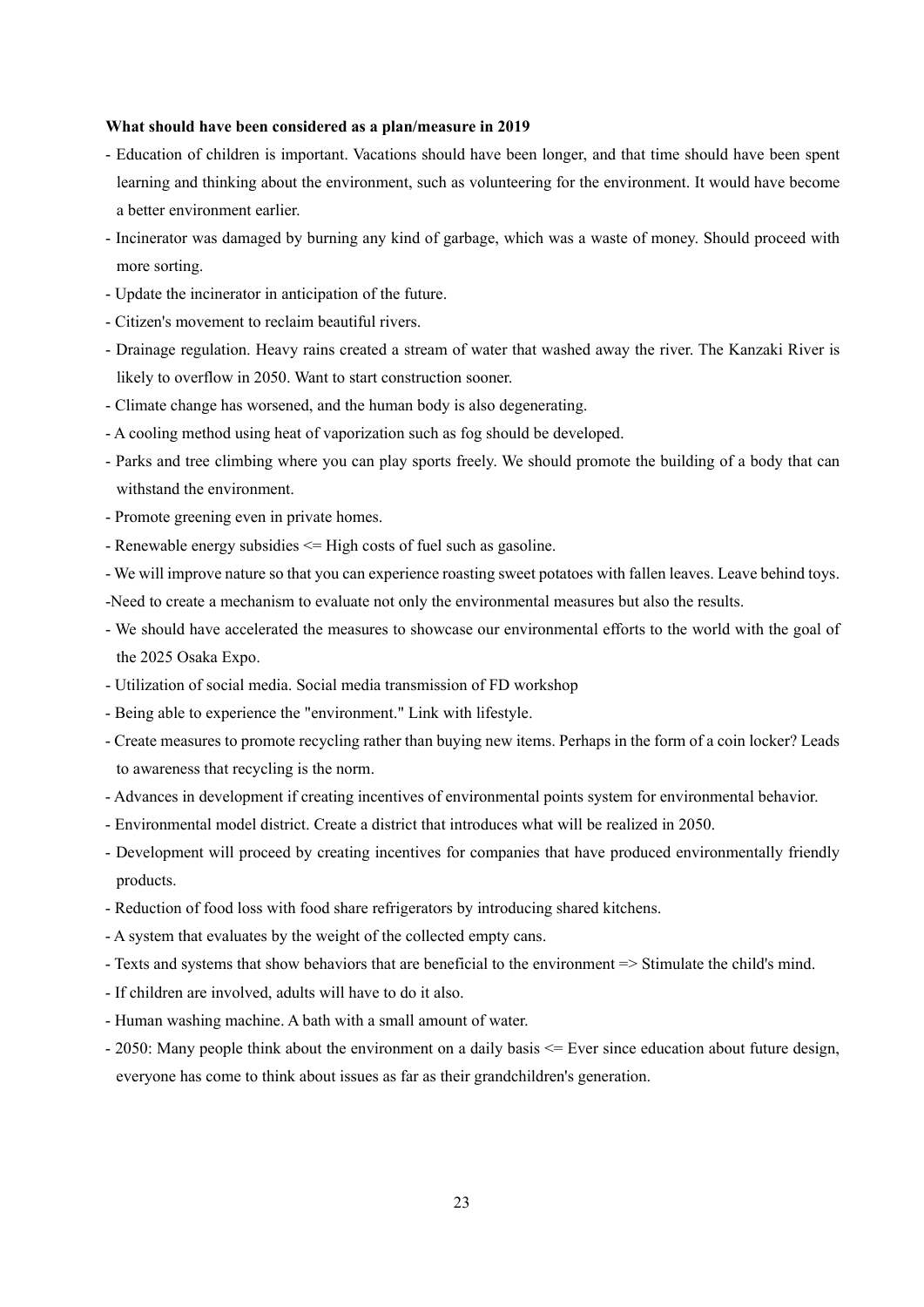### **Cross-section B**

# **March 30 (Main opinions as present-day person) Suita city in 2050**

- # Cities, infrastructure, industry
- Extortion of Midosuji. Condominiums ↑. Population ↑↓ 2050. Elderly, access (northern area). Infrastructure↑. Maintenance. Exhaust material ↑. Update ×. Greenery ↓ 2050 Anxiety <= Private shatrwn benefit . Hospital ↑. Housing complex (north) ↑.

# Lifestyle

Walking

# Public transportation

- Car ↓

### $# AI$

- Commuter town. Convenient, quiet, good living environment.
- Kita-Senri => Ghost town
- Furuedai Condominium: Baby-sitting
- Becomes lonely.
- Northern greenery ↓.
- CO2 ↓ (per capita)
- Esaka ↑. Total amount ↑.
- Kita-Senri ↓. University, hospital (national standard) ↑.
- Energy conservation for as much as is used (in large areas) <= Wasted in Suita => Hydroelectric power generation. Sunlight (no location)  $\Rightarrow$  Loss now  $\Rightarrow$  City officials have priority.

- Zero city halls.

- Waste (burnable) => Self-sufficiency in electricity.
- About what you can do at home (turn off lights).
- If you want to build a house (subsidy), then solar panels => ordinance. Mandatory.
- Groundwater (zero-emission building)
- A house with good performance. There are no supermarkets. The stores are gone. Vegetables are gone. No longer leave house (eat at home, work at home, remote). Only bars remain. The number of stadiums will increase. Community activity ↑. Connection with people. Everyone picks up trash. Green growth.
- # What will happen in 30 years?
- Expansion of greenery <= Crushed mansion.
- Education for children  $\Rightarrow$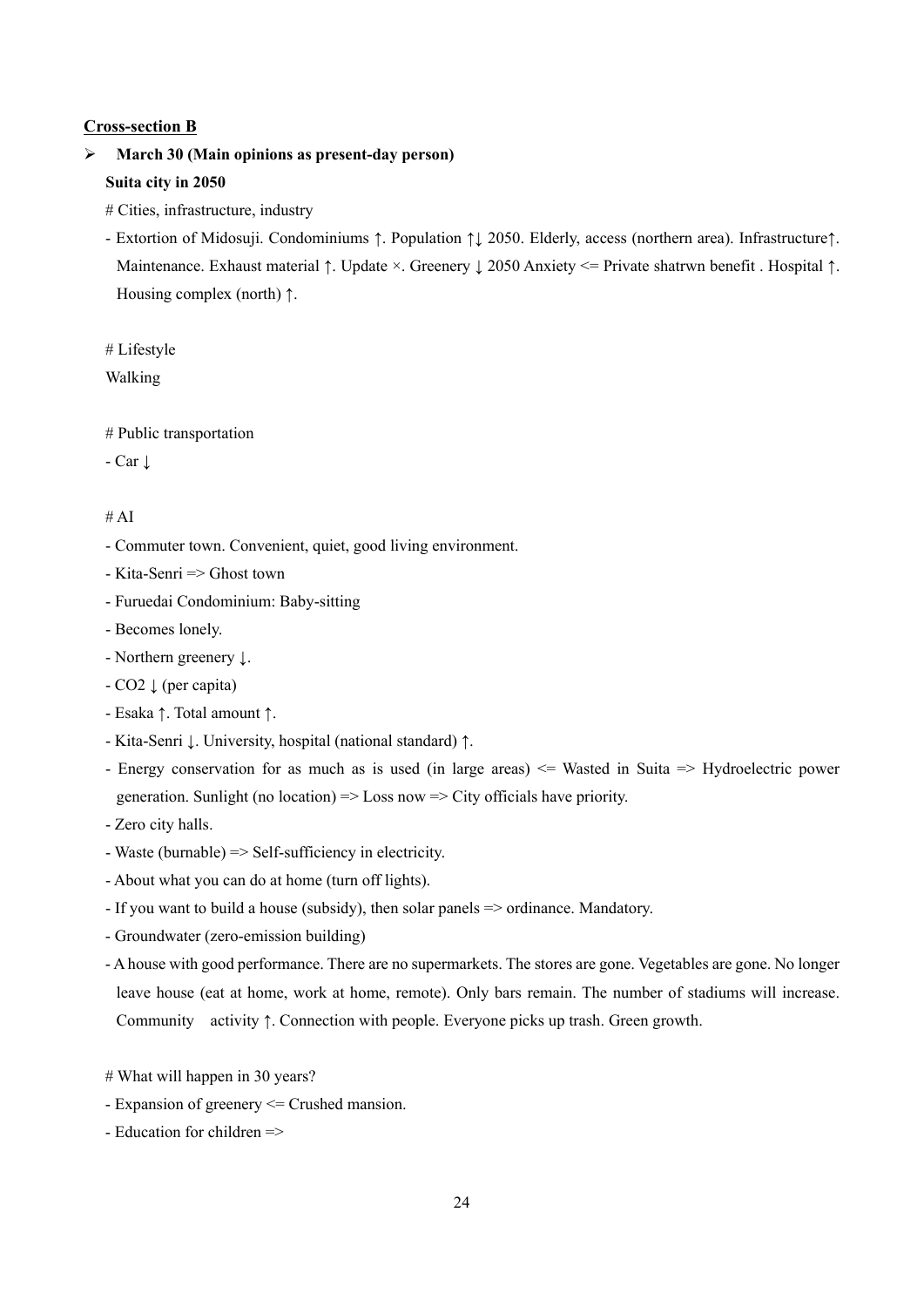- Cars not used (no longer owned). Electric bicycle. Delivery by drone.

#### **Evaluation and opinions on Basic Plan**

# Nurture

- Self-government groups rather than individuals => At the forefront (large location).
- Businesses in the city first (do not bid on uncommon places).
- Collaborate with nearby entities. Environmental school OK (children teach parents) => School greening ↑. Expansion of connections with people at Biwako water sources (satoyama, fish, bamboo, fireflies) and local governments (e.g., biodiversity).  $\Rightarrow$  Expansion of greening. Biwako-Suita-Sakana (city hall + municipal hospital  $+$  water supply)
- Grasped as personal matter. Take children to parks, mountains, and rivers from an early age.
- Human resources (elementary school students) <= Education. Have children make personal bags at school => Used by parents. A connection of about three generations.
- People from various positions help each other.
- -Paperless (using tablet).

### Protect

- Development <= control.
- Protect the water quality of Suita (tapped water is drinkable).
- Fully commit to sunlight.
- Waste <= Environmental bag.
- Get to know about the creatures in Suita.
- Why do you pick up the trash? (Logical reasoning) => Watching association.

#### Prepare

- Greening is self-regulating (rooftop, wall surface, etc.). A new scenery of Suita.
- Greening rate => Change the townscape of Esaka.

Even if it is 10  $m^2$  or less => Priority Strategy A

- Countermeasures and prioritization of natural disasters.
- Autonomous decentralized base ↑. Power generation (independently). Waste power generation, hydroelectric power generation. Mabi town (may not be able to move), elderly people.
- Providing information on what the city can do (Minoo's city bulletin is very good).
- Currently 2 km. Can it be done at home?
- Possibility of power storage. Move an isolated person to a base.
- Even if a disaster occurs, it's OK for a few days (at home) => Impossible to do according to manual.
- Water, direct water connection in elementary school (× water tank ) ↓."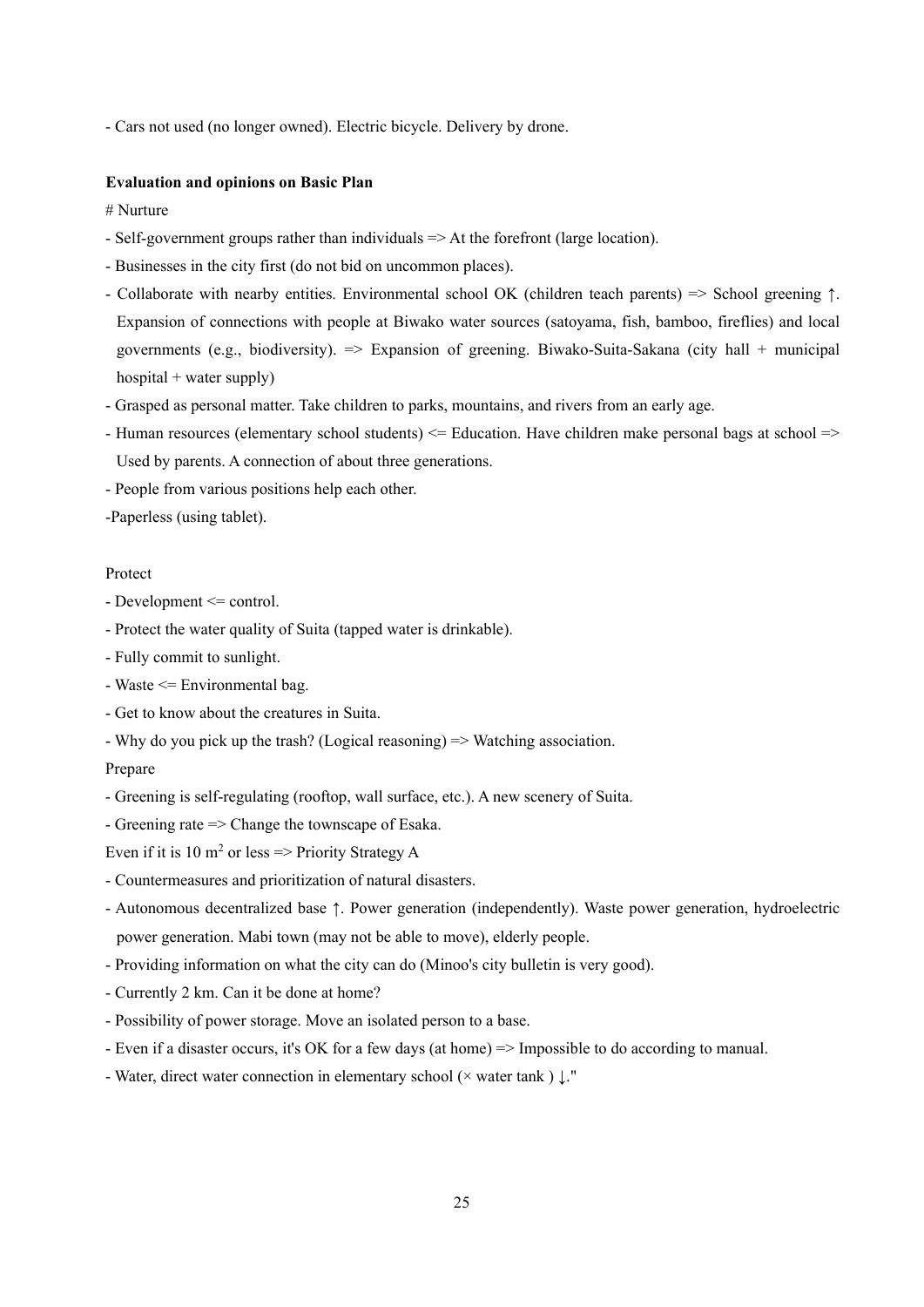### **April 13 (Main opinions as future person)**

### **Comments on past policies**

# 1991

- Waste fertilizer: Δ.
- $\leq$ = How effective was it?

The subsidy is new. More fertilizers need to be used if this policy is implemented. Needs improvement. Will only decline due to limited purposes of use, but it is a waste to think only in the scope of Suita city.

# 1992

Sorting into 5 types: ◎.

 $\leq$  Difficult, but good policy. Recycling will not happen without sorting, so good policy. First to implement nationwide, but subsequent development has been poor.

### # 1995

Container and packaging recycling: ◎.

<= May go with plastic, etc. Unpleasant, but recycling would be promoted if money were spent on waste disposal. - 2004

Waste bag colorless and transparent:  $\odot$  (privacy:  $\Delta$ ).

<= Waste may have decreased, but as a citizen, it is easier for the citizens to take out any color.

- Suita city is a little slack in terms of waste disposal, so may be brought in from other cities.
- Amount of waste should decrease if the population decreases, but a policy to fundamentally reduce the amount of waste is also necessary.
- Most of the waste in daily life is burnable waste and plastic. Separation of these two types of waste may be the key.
- Overall, we should come up with more improvement plans.

#### **Social situation of Suita city in 2050**

- Many vacant houses due to overdevelopment. Costs money to tear down.
- Few workers due to the declining birthrate in 2019. The number of people is decreasing and workers are hard to find. No problems with finding place to live.
- Difficult due to global warming in 2019 => Resolved in 2050. People's connections through active older people. People, plants, and society adapt to the heat.
- Greenhouse gases: Buried underground.
- Changes in the way residents' associations should be. (Example) Waste removal. A mechanism that allows you to get out of the house.
- The population size is just right.
- Buildings that are no longer needed are rebuilt. Suita is a comfortable place to live in commercial, residential, and green environments.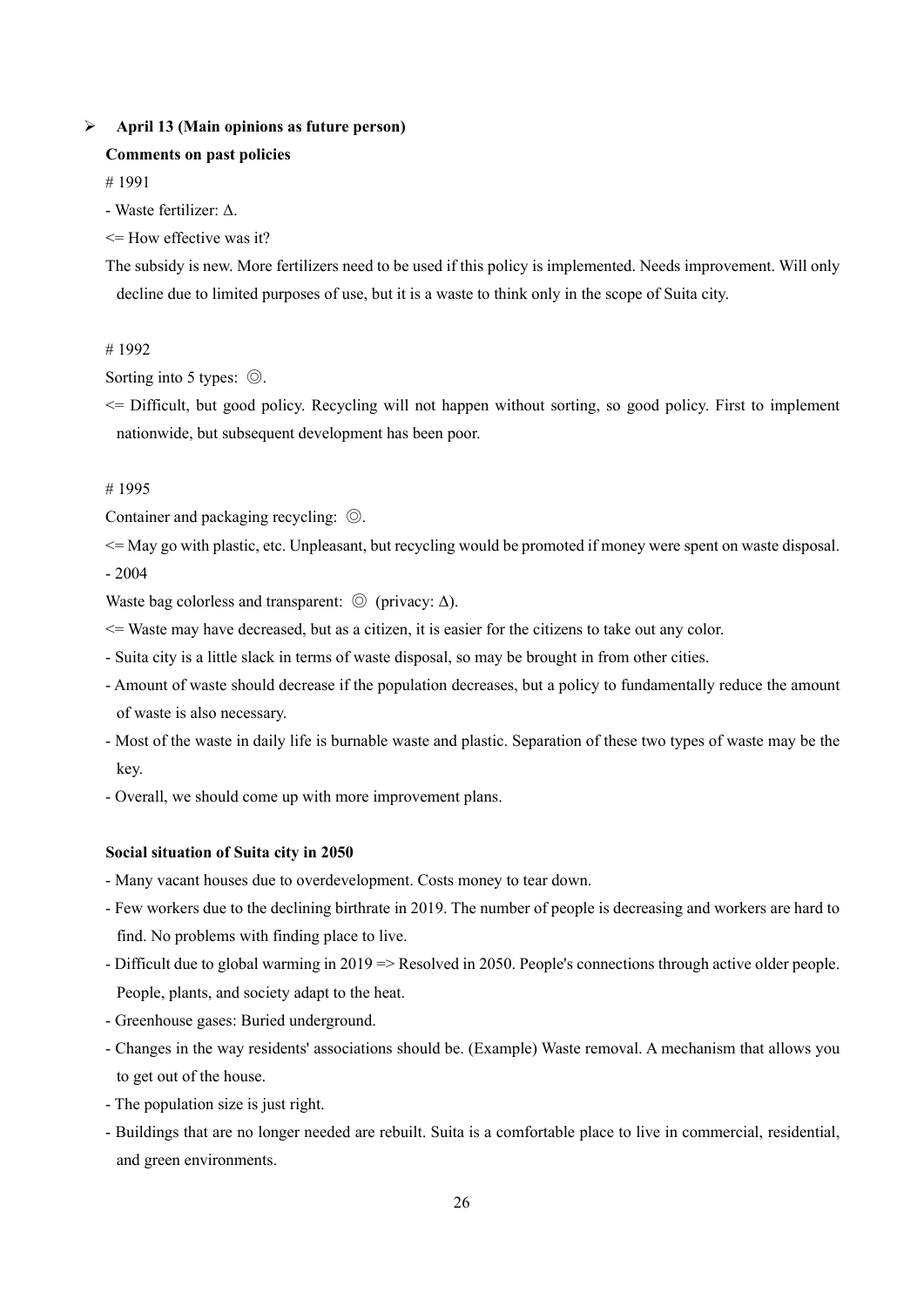- Problems due to convenience: Making convenient things => Increased environmental problem load upto 2050.
- Shifting of hardships caused by past generations who did not think of solutions.
- Visiting collection of waste from driving a car.
- Aging of residential age group => Increasing number of people living around the station. Development of transportation network.
- Time-independent movement due to unmanned transportation network.
- Taxes are increasing => Welfare is improving.
- Electricity, gas, and water bills are increasing.
- The price of services will be higher even if the profit is collected for convenience.
- There is little greenery due to overdevelopment.
- Increasing demand for person-to-person (welfare) work.

- 2019: Less greenery, movement to increase greenery => 2050: Greenery is increasing around Esaka and is being nurtured. Increasing number of children who can think about the environment => They will think about it even when they grow up.
- 2019: Experience to make elementary school in Suita city feel ""green"" => 2050: Place importance on greenery. Enjoy greenery with family.
- 2050: Use lawn for roads where people walk. The city as a whole has a sense of crisis about the environment and works as a whole.

#### $\#2019 \Longrightarrow 2050$

- The sense of crisis about the environment has spread throughout society, and people are willing to listen to seminars and take measures against heat stroke. However, people have turned their eyes away from large-scale problems such as greenhouse gases => Measures are required.
- Costly problems such as energy due to insufficient funds and are difficult to tackle.
- Can work in jobs specializing in environmental protection <= Good cycle for the environment. Because of its importance (also good salary), children also yearn for it.
- The generation who received environmental education will come to the middle class of the company, and they will change the way the company thinks about the environment.
- Social thinking, changing to seek something that is a little higher than cheap but highly sustainable."

- First, the city will take measures against greenhouse gases. Next, requests will be made for cooperation with other projects. The scale of countermeasures is gradually increased.
- Learning environmental lessons over long periods of time similar to learning Japanese language <= Incorporate mobility such as experiences as well as a passive form of receiving.
- Environmental restrictions are placed on development.